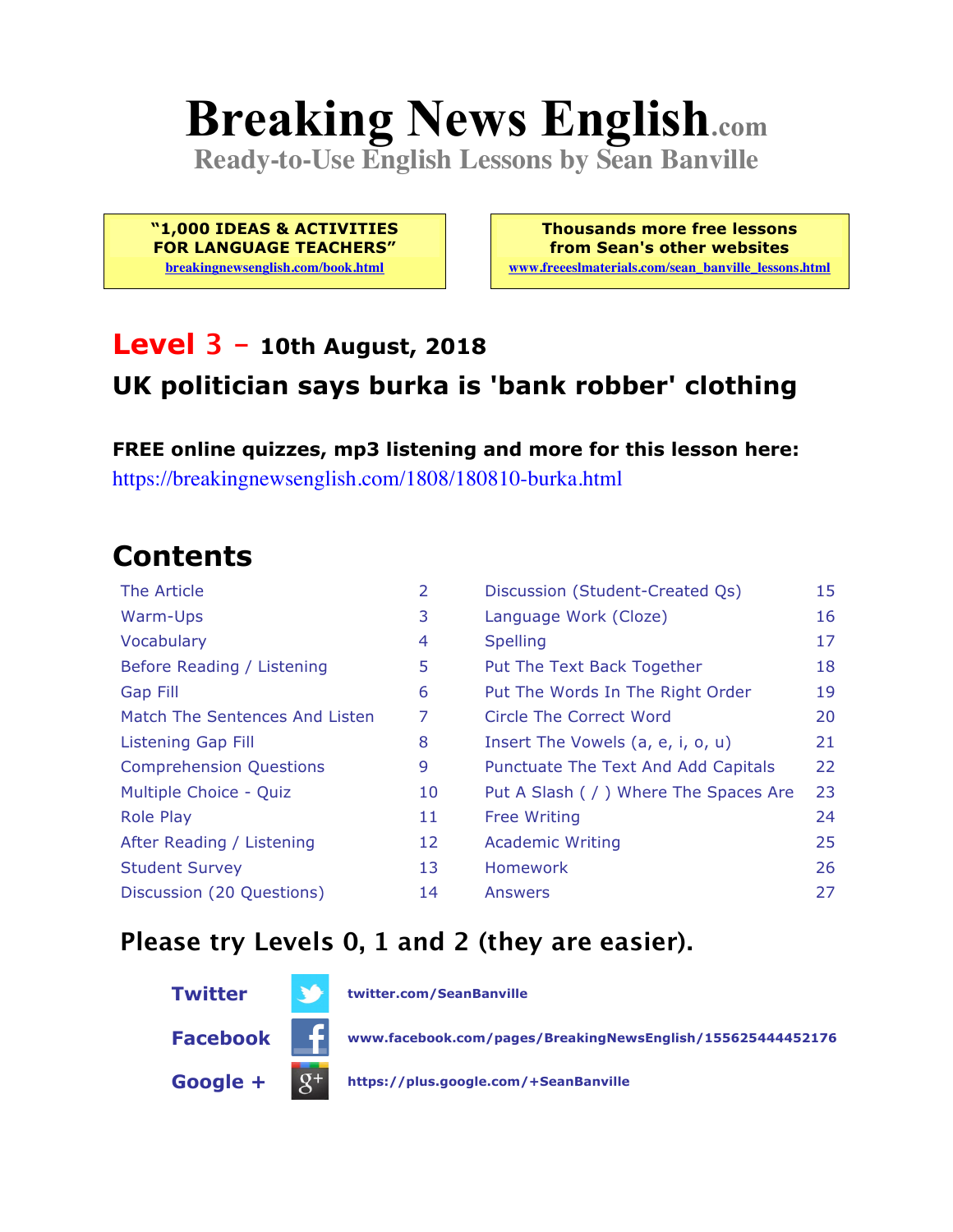### **THE ARTICLE**

From https://breakingnewsenglish.com/1808/180810-burka.html

The United Kingdom's former Foreign Minister Boris Johnson has been accused of racism. He made a number of comments about women wearing the burka while writing in the British newspaper 'The Telegraph'. Mr Johnson said women who wear burkas "look like letter boxes". He also said: "If a female student turned up at school or at a university lecture looking like a bank robber," he would ask her to remove it so that he "could talk to her properly". Johnson was writing an article about the recent full-face veil ban in Denmark. In the article, Mr Johnson said fullface veils should not be banned in the UK, but said women who wear a burka "look absolutely ridiculous".

The UK's Prime Minister Theresa May has asked Mr Johnson to apologize for his comments. She said: "I do think that we all have to be very careful about the language and terms we use, and some of the terms Boris used describing people's appearance obviously have offended." Another senior British politician has asked Mr Johnson to resign. Many other politicians said Johnson's comments were Islamophobic and were a hate crime. They say he knew his comments would offend many Muslims and others in the UK. Mr Johnson was London's mayor for eight years and the UK Foreign Minster for two years and so had thousands of experiences interacting with Muslim people.

Sources: https://www.**bbc.com**/news/uk-politics-45096519 https://www.**theaustralian.com**.au/news/world/boris-johnson-burqa-wearers-look-like-bankrobbers-letter-boxes/news-story/ https://www.**thenational.ae**/world/europe/boris-johnson-allies-say-he-won-t-apologise-forislamophobic-burqa-comments-1.757866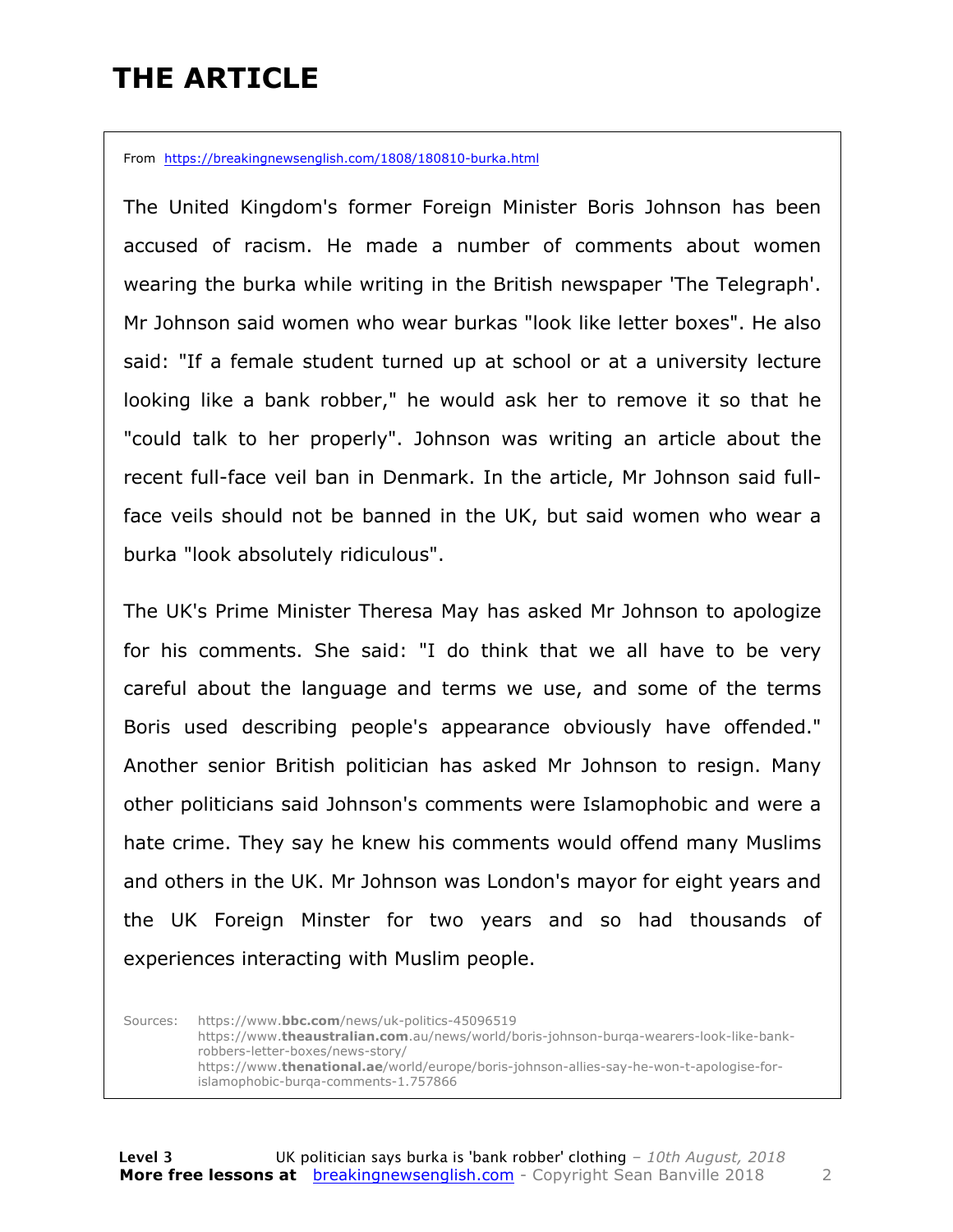#### **WARM-UPS**

**1. THE BURKA:** Students walk around the class and talk to other students about the burka. Change partners often and share your findings.

**2. CHAT:** In pairs / groups, talk about these topics or words from the article. What will the article say about them? What can you say about these words and your life?

United Kingdom / foreign minister / racism / burka / female / bank robber / article / apologize / careful / language / appearance / Islamophobic / hate crime / mayor

Have a chat about the topics you liked. Change topics and partners frequently.

**3. FACE VEILS:** Students A strongly believe face veils should not be banned anywhere in the world; Students B **strongly** believe they should. Change partners again and talk about your conversations.

**4. TRADITIONAL DRESS:** What do you know about traditional dress? Complete this table with your partner(s). Change partners often and share what you wrote.

|                | <b>What I know</b> | <b>What I want to know</b> |
|----------------|--------------------|----------------------------|
| <b>Burka</b>   |                    |                            |
| Sari           |                    |                            |
| Kimono         |                    |                            |
| Toga           |                    |                            |
| Kilt           |                    |                            |
| Flamenco dress |                    |                            |

**5. RACISM:** Spend one minute writing down all of the different words you associate with the word "racism". Share your words with your partner(s) and talk about them. Together, put the words into different categories.

6. ~ISMS: Rank these with your partner. Put the worst ~isms at the top at the top. Change partners often and share your rankings.

- racism
- sexism
- ageism
- communism
- capitalism
- alcoholism
- pessimism
- hedonism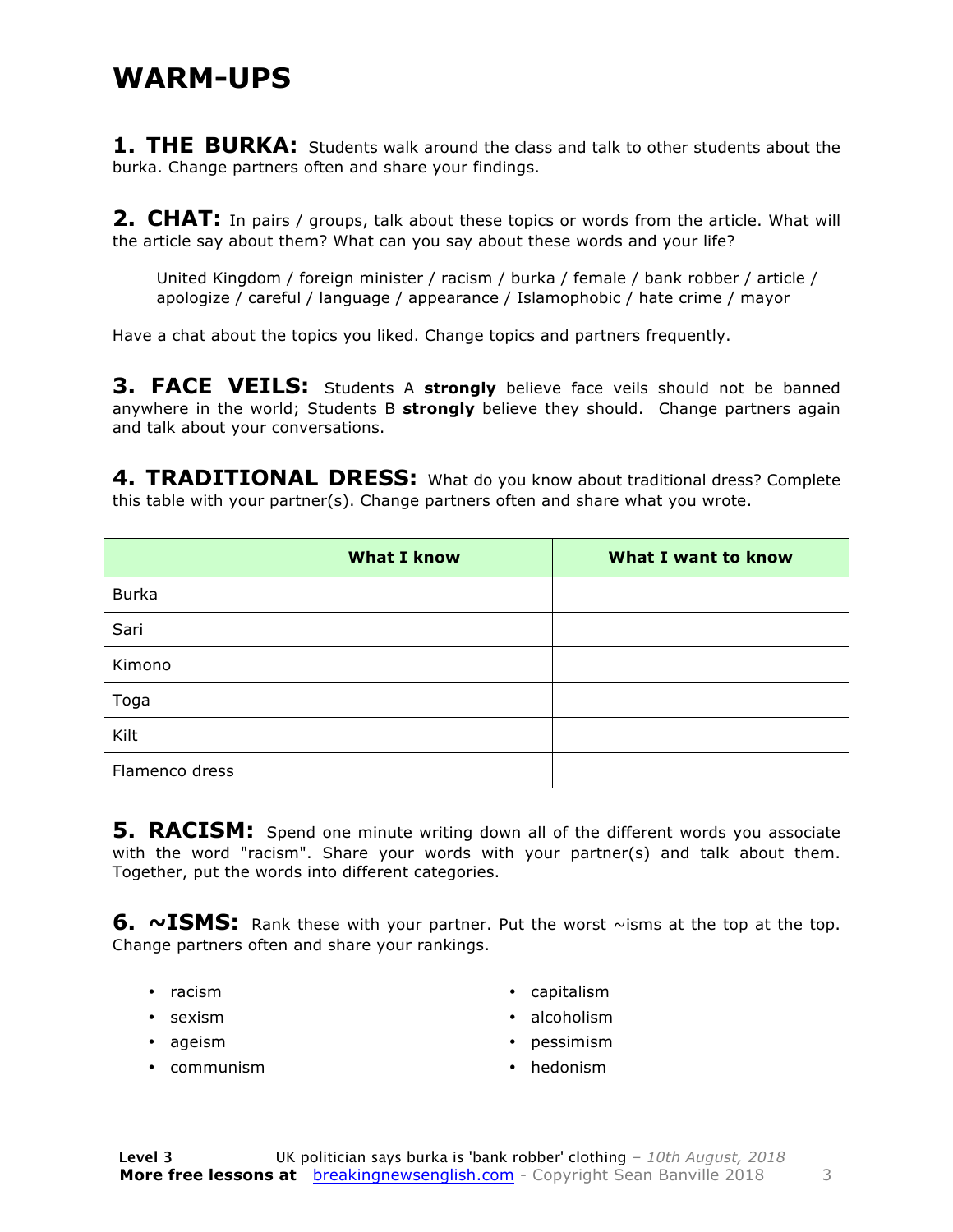### **VOCABULARY MATCHING**

#### **Paragraph 1**

| 1.  | former      | а. | Said that someone has done something<br>wrong.                                                                                     |
|-----|-------------|----|------------------------------------------------------------------------------------------------------------------------------------|
| 2.  | accused     | b. | Words and opinions about something.                                                                                                |
| 3.  | racism      | c. | Had a particular role before or was<br>a -<br>particular thing before.                                                             |
| 4.  | comments    | d. | Correctly or satisfactorily.                                                                                                       |
| 5.  | turned up   | e. | Arrived somewhere.                                                                                                                 |
| 6.  | properly    | f. | Silly and stupid.                                                                                                                  |
| 7.  | ridiculous  | g. | Discrimination<br>against<br>someone<br>οf<br>a<br>different race based on the belief that one's<br>own race is much, much better. |
|     |             |    |                                                                                                                                    |
|     | Paragraph 2 |    |                                                                                                                                    |
| 8.  | apologize   | h. | Talking to or working with other people.                                                                                           |
| 9.  | terms       | i. | Angry or hurt because someone said or did<br>something.                                                                            |
| 10. | appearance  | j. | Voluntarily leave a job or other position.                                                                                         |
| 11. | offended    | k. | Say you are sorry.                                                                                                                 |
| 12. | resign      | I. | Words or phrases that have a special<br>meaning.                                                                                   |
| 13. | crime       | m. | An action that is against the law.                                                                                                 |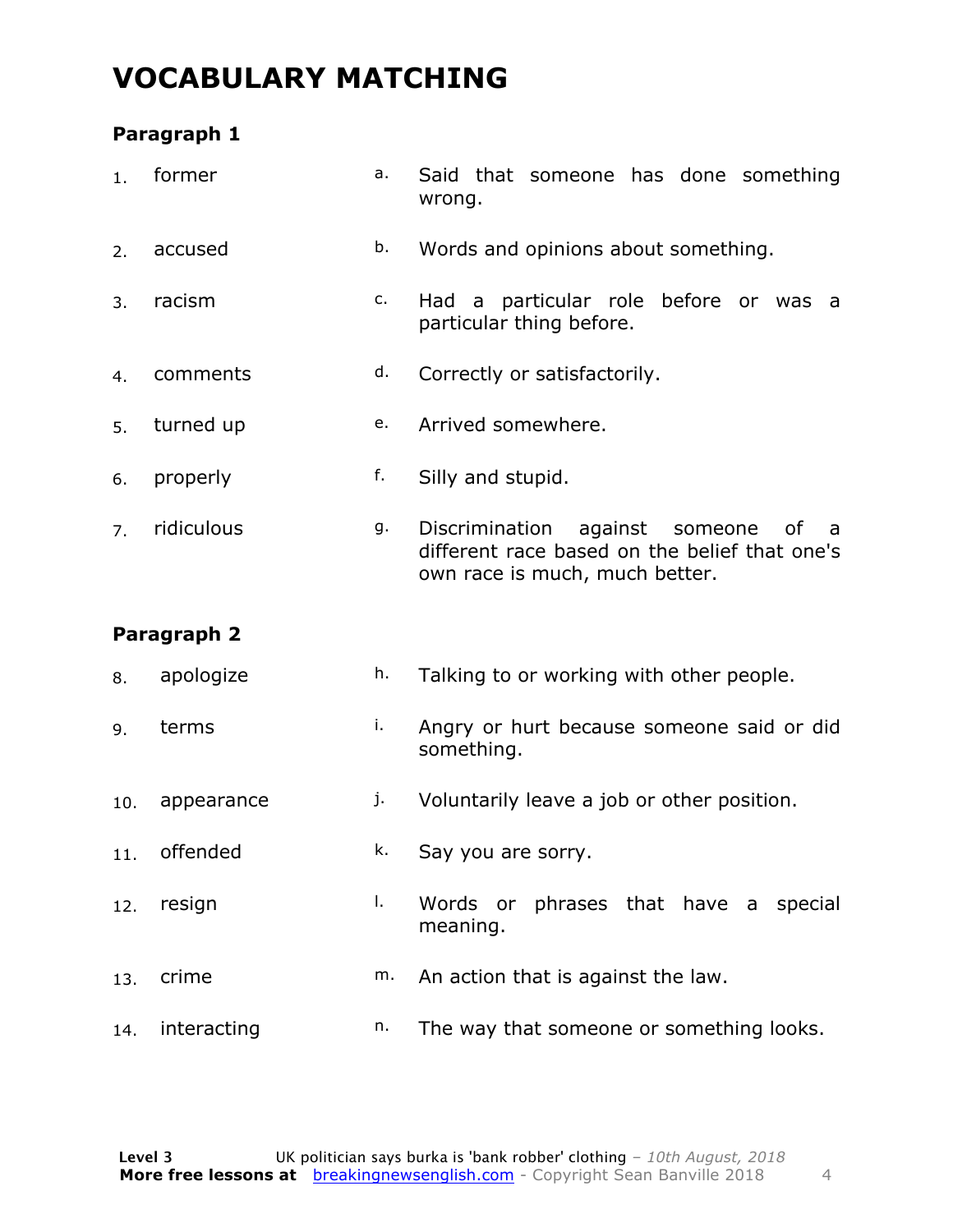### **BEFORE READING / LISTENING**

From https://breakingnewsenglish.com/1808/180810-burka.html

#### **1. TRUE / FALSE:** Read the headline. Guess if a-h below are true (T) or false (F).

- a. Boris Johnson is the UK's Foreign Minister. **T / F**
- b. Mr Johnson made comments about the burka in the 'Times' newspaper. **T / F**
- c. Mr Johnson said women who wear a burka look like 'letter boxes'. **T / F**
- d. Mr Johnson wants full-face veils to be banned in the UK. **T / F**
- e. Britain's leader asked Mr Johnson to apologize for his comments. **T / F**
- f. Theresa May said we must be careful about the language we use. **T / F**
- g. A politician asked Boris Johnson to quit his job. **T / F**
- h. Boris Johnson was the mayor of London for two years. **T / F**

#### **2. SYNONYM MATCH:** (The words in **bold** are from the news article.)

- **1. former**
- **2. turned up**
- **3. properly**
- **4. banned**
- **5. ridiculous**
- **6. apologize**
- **7. resign**
- **8. offended**
- **9. comments**
- **10. interacting**
- a. arrived
- b. quit
- c. say sorry
- d. stupid
- e. upset
- f. correctly
- g. forbidden
- h. communicating
- i. ex-
- j. remarks

#### **3. PHRASE MATCH:** (Sometimes more than one choice is possible.)

- 1. Johnson has been accused
- 2. He made a number of
- 3. writing an article about the recent
- 4. full-face veils should not
- 5. look absolutely
- 6. be very careful about the language
- 7. describing people's
- 8. other politicians said Johnson's comments
- 9. he knew his comments would
- 10. thousands of experiences interacting
- a. comments about women
- b. were Islamophobic
- c. ridiculous
- d. offend many Muslims
- e. of racism
- f. with Muslim people
- g. be banned
- h. appearance
- i. full-face veil ban
- j. and terms we use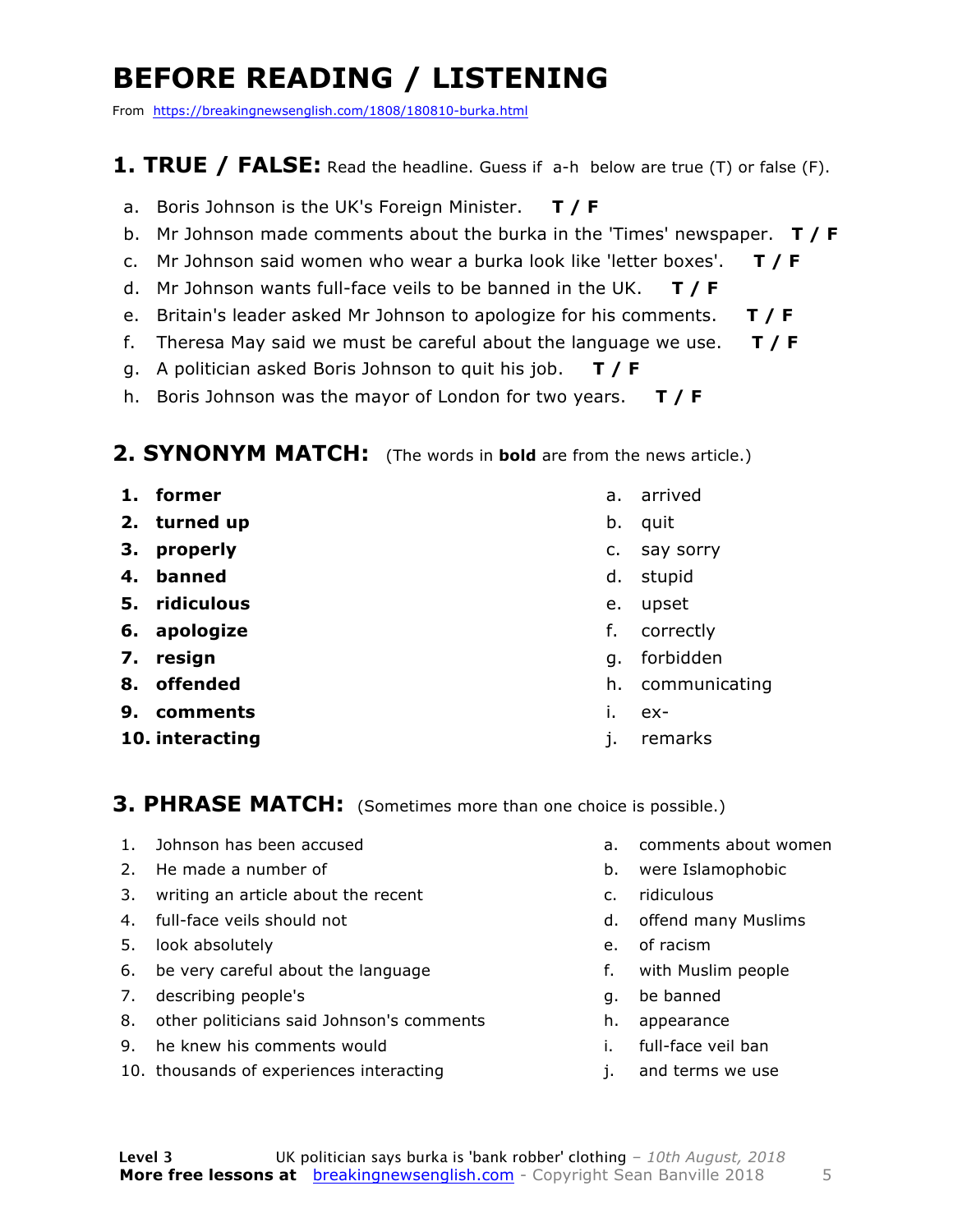### **GAP FILL**

From https://breakingnewsenglish.com/1808/180810-burka.html

The United Kingdom's (1) \_\_\_\_\_\_\_\_\_\_\_\_ Foreign Minister Boris Johnson has been accused of racism. He made a (2) \_\_\_\_\_\_\_\_\_\_\_\_ of comments about women wearing the burka (3) \_\_\_\_\_\_\_\_\_\_\_\_ writing in the British newspaper 'The Telegraph'. Mr Johnson said women who wear burkas "look like letter boxes". He also said: "If a female student (4) up at school or at a university lecture looking like a bank robber," he would ask her to (5) \_\_\_\_\_\_\_\_\_\_\_\_ it so that he "could talk to her properly". Johnson was writing an article about the (6) \_\_\_\_\_\_\_\_\_\_\_\_ full-face veil ban in Denmark. In the article, Mr Johnson said full-face veils should not be (7) \_\_\_\_\_\_\_\_\_\_\_\_ in the UK, but said women who wear a burka "look absolutely (8) \_\_\_\_\_\_\_\_\_\_\_\_ ". *turned recent former ridiculous while banned number remove*

The UK's Prime Minister Theresa May has asked Mr Johnson to apologize for his (9) \_\_\_\_\_\_\_\_\_\_\_\_. She said: "I do think that we all have to be very (10) \_\_\_\_\_\_\_\_\_\_\_\_\_ about the language and terms we use, and some of the terms Boris used describing people's appearance (11) \_\_\_\_\_\_\_\_\_\_\_\_ have offended." Another senior British politician has asked Mr Johnson to resign. Many other (12) **Said Johnson's comments were** Islamophobic and were a (13) \_\_\_\_\_\_\_\_\_\_\_\_\_\_ crime. They say he knew his comments would (14) \_\_\_\_\_\_\_\_\_\_\_\_\_\_ many Muslims and (15) \_\_\_\_\_\_\_\_\_\_\_\_ in the UK. Mr Johnson was London's mayor for eight years and the UK Foreign Minster for two years and so had thousands of experiences (16) \_\_\_\_\_\_\_\_\_\_\_\_ with Muslim people. *politicians offend comments interacting obviously others careful hate*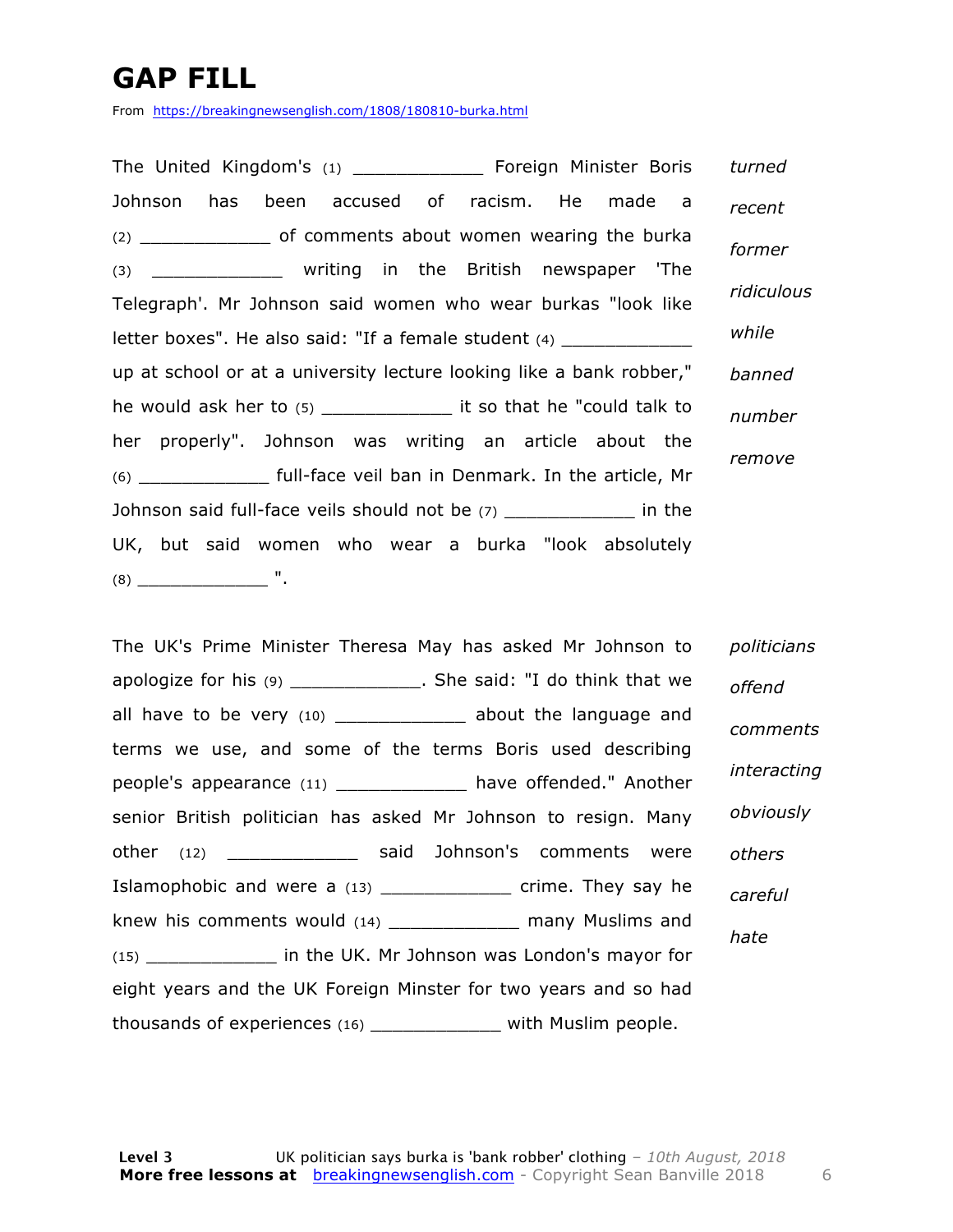#### **LISTENING – Guess the answers. Listen to check.**

From https://breakingnewsenglish.com/1808/180810-burka.html

| 1) The United Kingdom's former Foreign Minister Boris Johnson has been                    |
|-------------------------------------------------------------------------------------------|
| a. accuses of racism                                                                      |
| b. accusing of racism<br>c. accused of racism                                             |
| d. a cruised of racism                                                                    |
| 2) at a university lecture looking like a bank robber, he would ask her                   |
| a. to remove them                                                                         |
| b. to remove all<br>c. to remove it                                                       |
| d. to remove this                                                                         |
| 3) he would ask her to remove it so that he could talk ______                             |
| a. to her proper                                                                          |
| b. to her prosper                                                                         |
| c. to her preferably<br>d. to her properly                                                |
| 4) In the article, Mr Johnson said full-face veils should _______                         |
| a. not be burned                                                                          |
| b. not be binned                                                                          |
| c. not be banned<br>d. not be band                                                        |
| 5)  but said women who wear a burka look ______                                           |
| a. absolute ridicules                                                                     |
| b. absolutely ridiculous                                                                  |
| c. absolutely ridiculously<br>d. absolute ridiculous                                      |
| 6) Prime Minister Theresa May has asked Mr Johnson to apologize _______                   |
| a. for this comments                                                                      |
| b. for his comments                                                                       |
| c. for his comment<br>d. for this comment                                                 |
| 7) I do think that we all have to be very careful about the _______                       |
| a. language and terms                                                                     |
| b. languages and terms                                                                    |
| c. language and term                                                                      |
| d. languages and term<br>8) Another senior British politician has asked Mr Johnson ______ |
| a. to resign                                                                              |
| b. to resigns                                                                             |
| c. to resigned<br>d. to resigning                                                         |
| 9) Johnson's comments were Islamophobic and were ______                                   |
| a. a hate crimes                                                                          |
| b. a hate climb                                                                           |
| c. a hate crime<br>d. a hate criminal                                                     |
| 10) for two years and so had thousands of experiences interacting ______                  |
| a. within Muslim people                                                                   |
| b. without Muslim people                                                                  |
| c. wither Muslim people                                                                   |

d. with Muslim people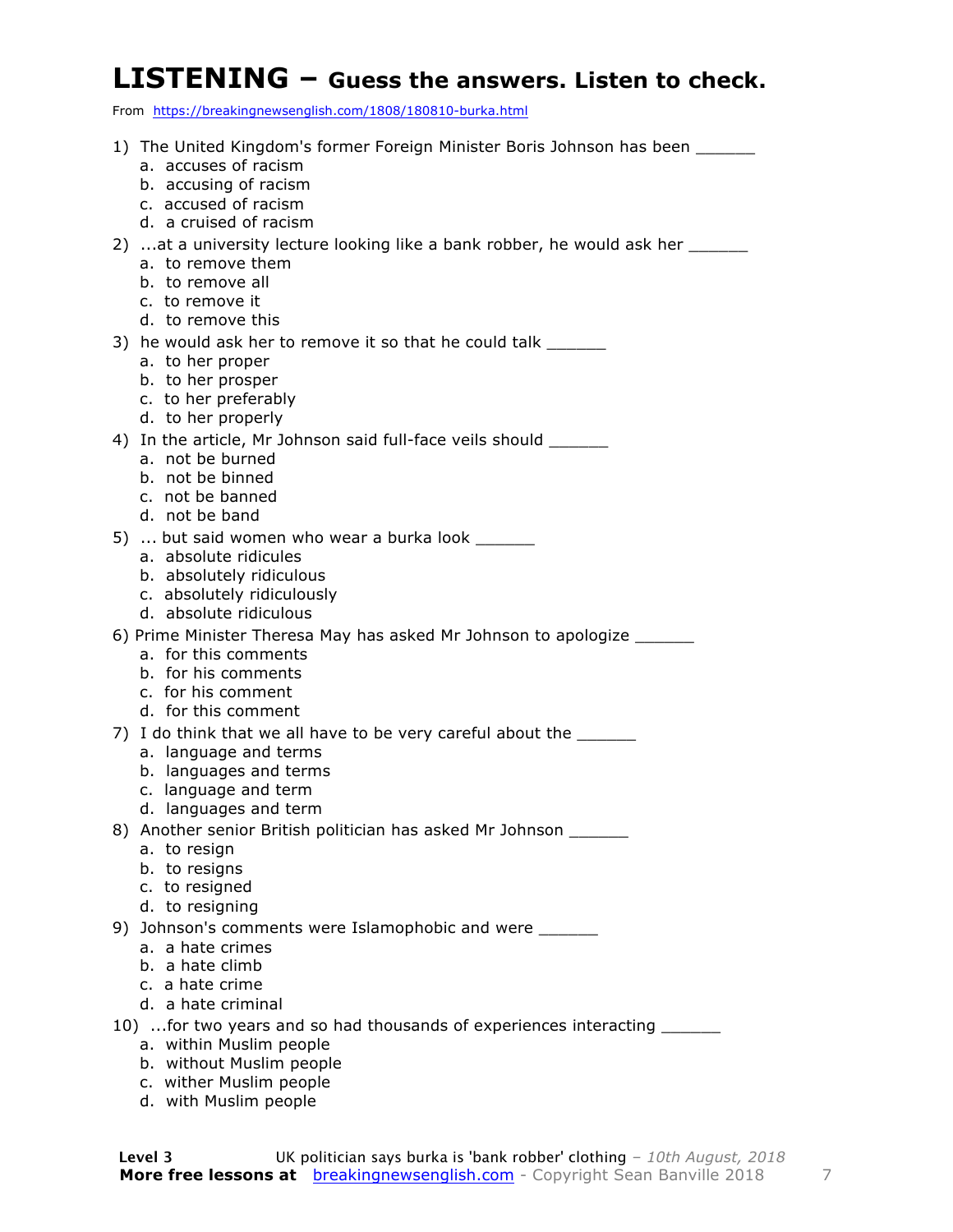#### **LISTENING – Listen and fill in the gaps**

From https://breakingnewsenglish.com/1808/180810-burka.html

The United Kingdom's former Foreign Minister Boris Johnson has been (1) \_\_\_\_\_\_\_\_\_\_\_\_\_\_\_\_\_\_\_. He made a number of comments about women wearing the burka (2) \_\_\_\_\_\_\_\_\_\_\_\_\_\_\_\_\_\_\_\_\_\_\_\_\_\_\_ the British newspaper 'The Telegraph'. Mr Johnson said women who wear burkas "(3) The also said: "If a female student turned boxes". He also said: "If a female student turned up at school or at a university  $(4)$  a bank robber," he would ask her to remove it so that he "could talk to her properly". Johnson was writing an article about the recent full-face  $(5)$ Denmark. In the article, Mr Johnson said full-face veils should not be banned in the UK, but said women who wear a burka  $"_{(6)}$  and the UK, but said women who wear a burka  $"_{(6)}$ The UK's Prime Minister Theresa May has asked Mr Johnson (7) **his comments. She said: "I do think that we all** have to be very careful about the  $(8)$  and  $(9)$  we use, and some of the terms Boris used describing people's appearance obviously have offended." (9) **butter of the set of the politician has asked Mr Johnson to** resign. Many other politicians said Johnson's comments were Islamophobic and (10) **and (10)** crime. They say he knew his comments would offend many Muslims and (11) \_\_\_\_\_\_\_\_\_\_\_\_\_\_\_\_\_\_\_ UK. Mr Johnson was London's mayor for eight years and the UK Foreign Minster for two years and so (12) **Experiences** interacting with Muslim people.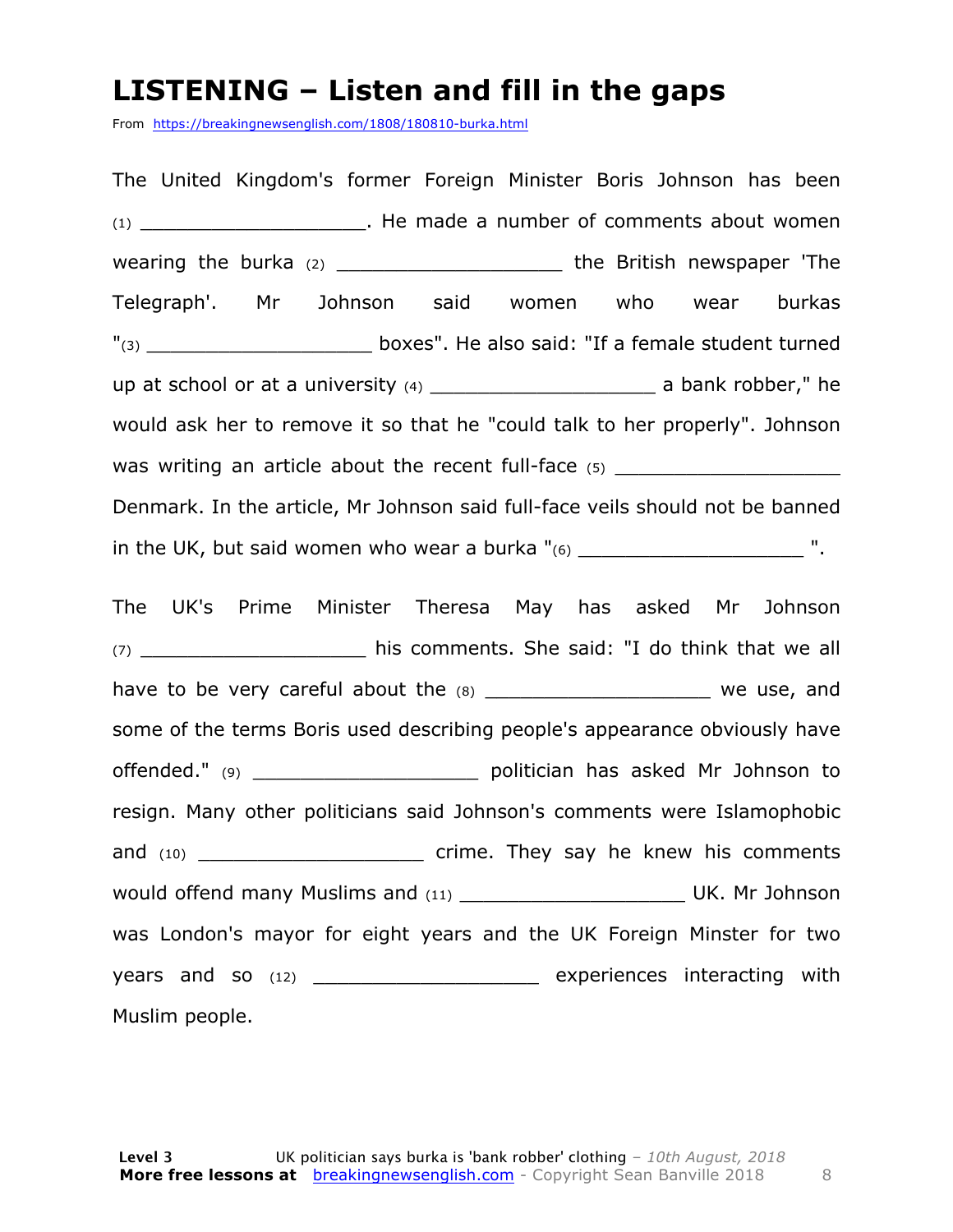### **COMPREHENSION QUESTIONS**

From https://breakingnewsenglish.com/1808/180810-burka.html

- 1. What has the foreign minister of the UK been accused of?
- 2. How many comments did Boris Johnson make?
- 3. What did Johnson say burka-clad women look like besides bank robbers?
- 4. Why would Mr Johnson ask a woman to remove her veil?
- 5. What country did Johnson write about in a newspaper article?
- 6. Who asked Mr Johnson to resign?
- 7. What did the UK prime minister say we had to be careful of?
- 8. Who asked Mr Johnson to resign?
- 9. What kind of crime did politicians accuse Mr Johnson of?
- 10. How long did Mr Johnson work as London's mayor?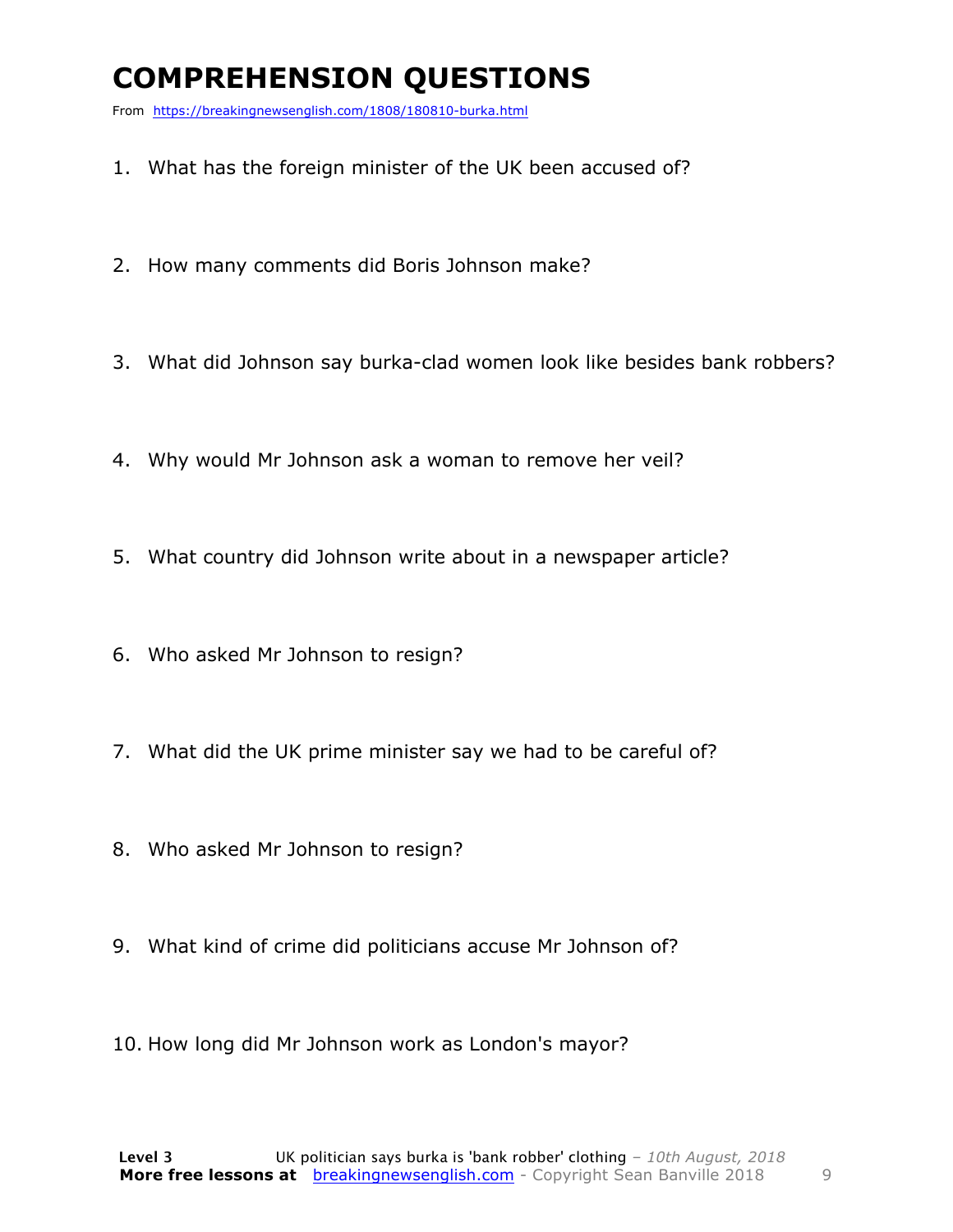## **MULTIPLE CHOICE - QUIZ**

From https://breakingnewsenglish.com/1808/180810-burka.html

| 1) What has the foreign minister of<br>the UK been accused of?<br>a) communism<br>b) hedonism<br>c) racism<br>d) sexism | 6) Who asked Mr Johnson to<br>apologize?<br>a) a senior politician<br>b) Theresa May<br>c) an imam<br>d) a Muslim woman                 |
|-------------------------------------------------------------------------------------------------------------------------|-----------------------------------------------------------------------------------------------------------------------------------------|
| 2) How many comments did Boris<br>Johnson make?<br>a) a number of comments<br>b) $7$<br>c) 6<br>$d)$ 5                  | 7) What did the UK prime minister<br>say we had to be careful of?<br>a) stupid comments<br>b) Boris Johnson<br>c) burkas<br>d) language |
| 3) What did Johnson say burka-clad<br>women look like besides bank<br>robbers?<br>a) ghosts<br>b) normal people         | 8) Who asked Mr Johnson to resign?<br>a) Theresa May<br>b) a senior politician<br>c) an imam<br>d) a Muslim woman                       |
| c) angels<br>d) letter boxes                                                                                            | 9) What kind of crime did politicians<br>accuse Mr Johnson of?                                                                          |
| 4) Why would Mr Johnson ask a                                                                                           | a) a hate crime                                                                                                                         |
| woman to remove her veil?                                                                                               | b) robbery                                                                                                                              |
| a) he disrespects her                                                                                                   | c) ignorance                                                                                                                            |
| b) to talk to her properly                                                                                              | d) a petty crime                                                                                                                        |
| c) because it is UK law                                                                                                 | 10) How long did Mr Johnson work as                                                                                                     |
| d) he is afraid of her                                                                                                  | London's mayor?                                                                                                                         |
| 5) What country did Johnson write                                                                                       | a) 2 years                                                                                                                              |
| about in a newspaper article?                                                                                           | b) 4 years                                                                                                                              |
| a) Bolivia                                                                                                              | c) 7 years                                                                                                                              |
| b) Mauritius                                                                                                            | d) 8 years                                                                                                                              |
| c) Denmark                                                                                                              |                                                                                                                                         |
| d) Jordan                                                                                                               |                                                                                                                                         |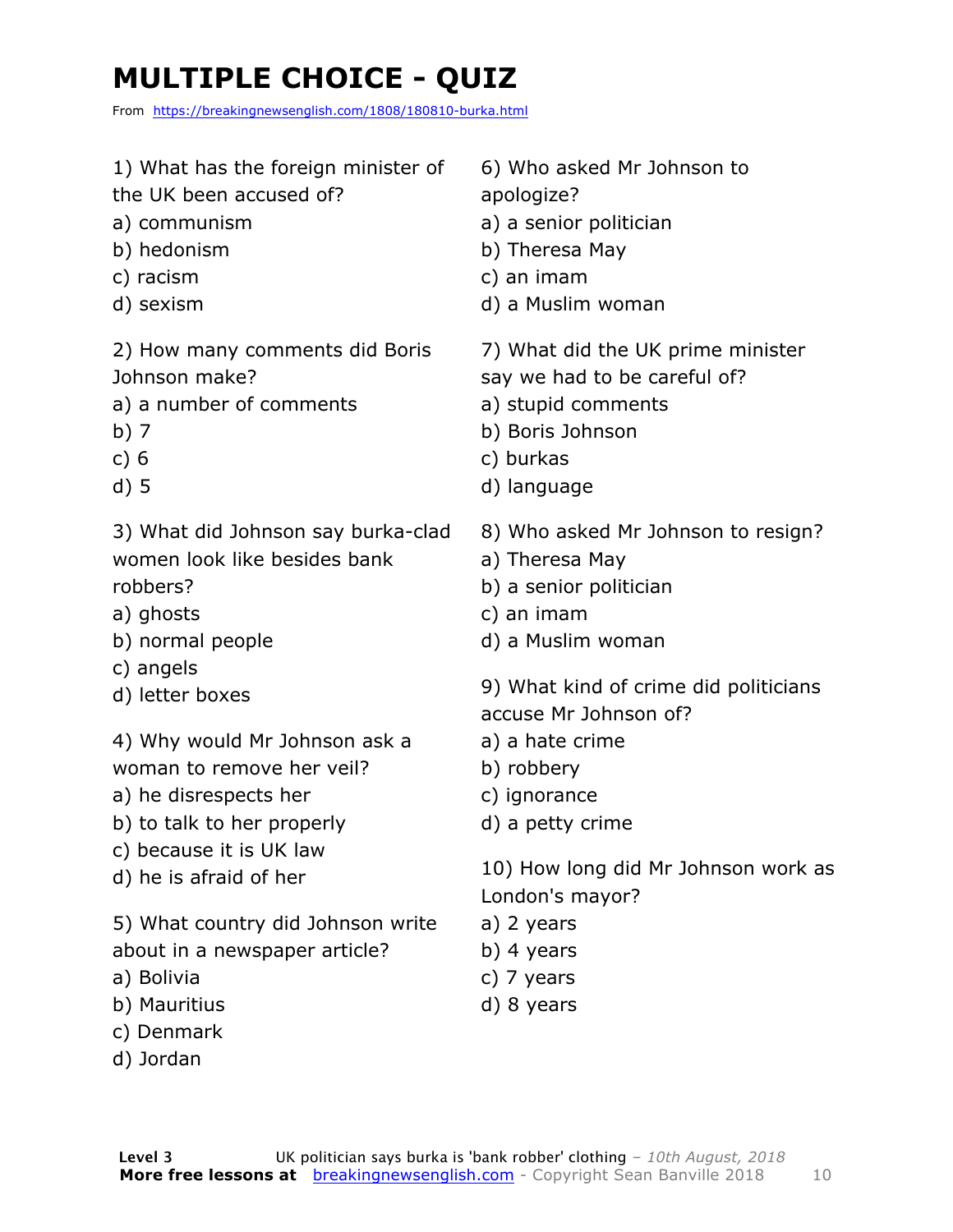### **ROLE PLAY**

From https://breakingnewsenglish.com/1808/180810-burka.html

#### **Role A – Racism**

You think racism is the worst  $\sim$ ism. Tell the others three reasons why. Tell them what is wrong with their  $\sim$ isms. Also, tell the others which is the least harmful of these (and why): sexism, ageism or alcoholism.

#### **Role B – Sexism**

You think sexism is the worst  $\sim$ ism. Tell the others three reasons why. Tell them what is wrong with their  $\sim$ isms. Also, tell the others which is the least harmful of these (and why): racism, ageism or alcoholism.

#### **Role C – Ageism**

You think ageism is the worst  $\sim$ ism. Tell the others three reasons why. Tell them what is wrong with their  $\sim$ isms. Also, tell the others which is the least harmful of these (and why): sexism, racism or alcoholism.

#### **Role D – Alcoholism**

You think alcoholism is the worst  $\sim$ ism. Tell the others three reasons why. Tell them what is wrong with their  $\sim$ isms. Also, tell the others which is the least harmful of these (and why): sexism, ageism or racism.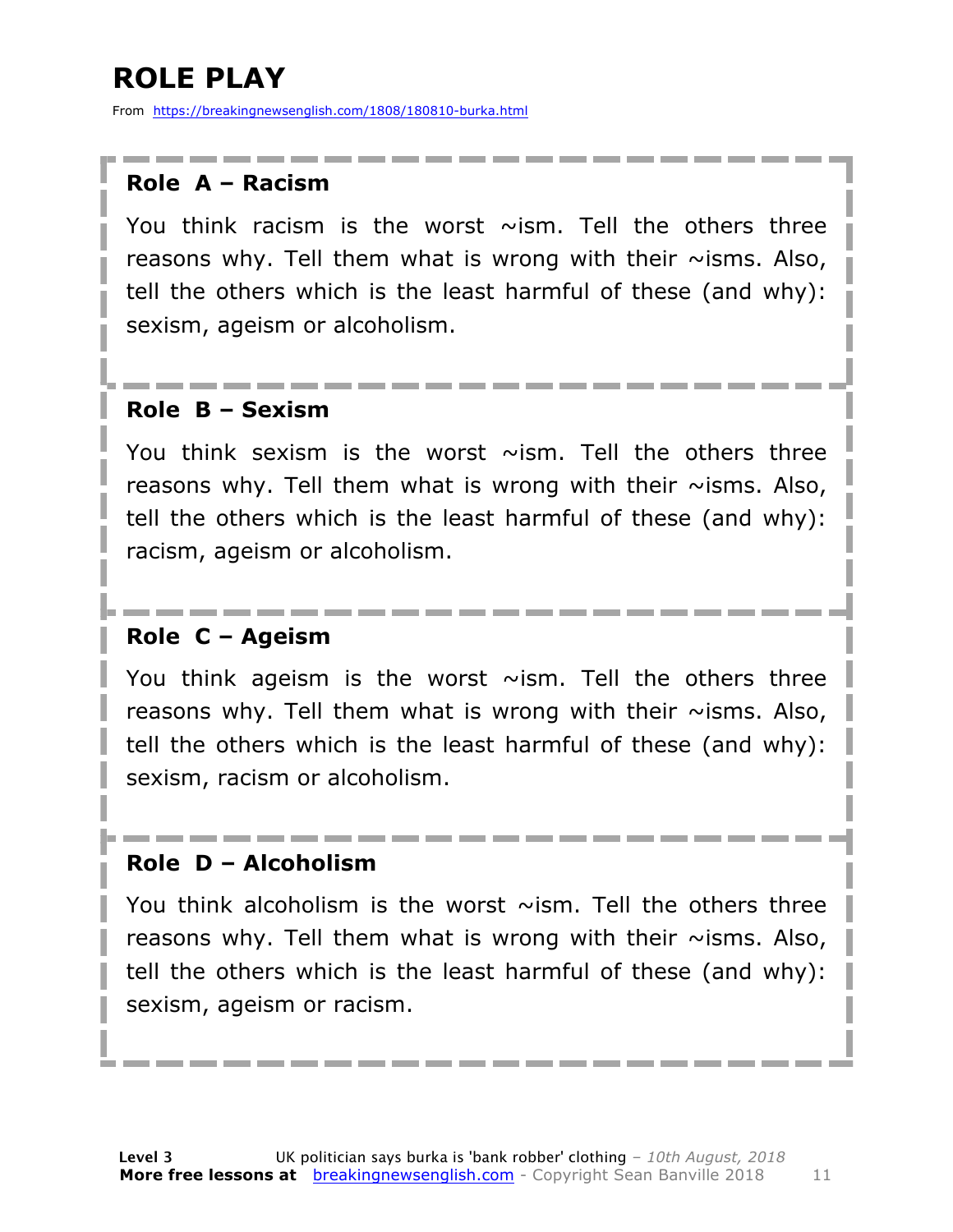## **AFTER READING / LISTENING**

From https://breakingnewsenglish.com/1808/180810-burka.html

**1. WORD SEARCH:** Look in your dictionary / computer to find collocates, other meanings, information, synonyms … for the words 'bank' and 'robber'.

| bank | robber |
|------|--------|
|      |        |
|      |        |
|      |        |

- Share your findings with your partners.
- Make questions using the words you found.
- Ask your partner / group your questions.

2. **ARTICLE QUESTIONS:** Look back at the article and write down some questions you would like to ask the class about the text.

- Share your questions with other classmates / groups.
- Ask your partner / group your questions.

**3. GAP FILL:** In pairs / groups, compare your answers to this exercise. Check your answers. Talk about the words from the activity. Were they new, interesting, worth learning…?

**4. VOCABULARY:** Circle any words you do not understand. In groups, pool unknown words and use dictionaries to find their meanings.

**5. TEST EACH OTHER:** Look at the words below. With your partner, try to recall how they were used in the text:

| been           | • apologize |
|----------------|-------------|
| • while        | • careful   |
| • female       | • senior    |
| $\cdot$ remove | • resign    |
| $\cdot$ recent | • others    |
| $\cdot$ full   | • thousands |
|                |             |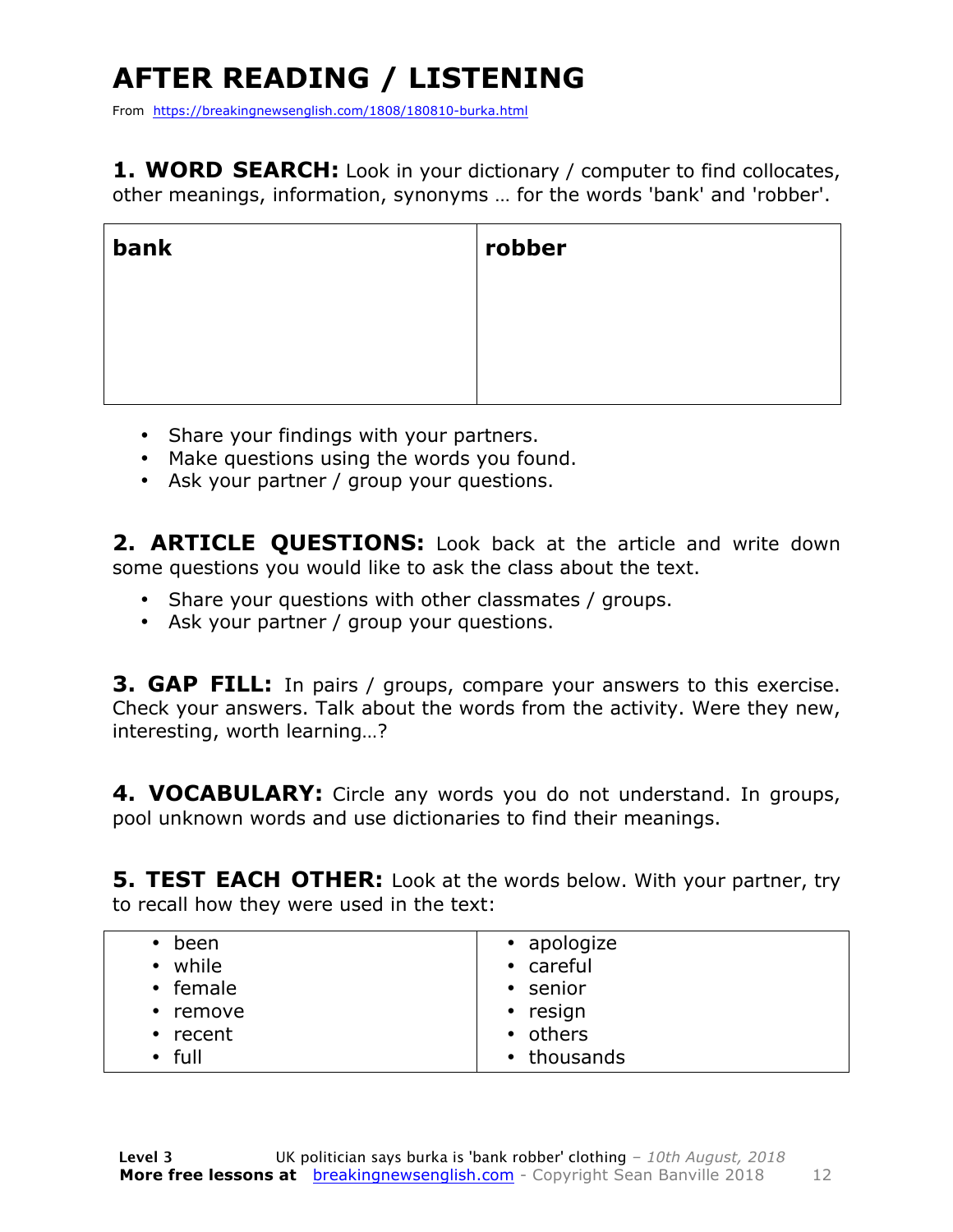### **THE BURKA SURVEY**

From https://breakingnewsenglish.com/1808/180810-burka.html

Write five GOOD questions about the burka in the table. Do this in pairs. Each student must write the questions on his / her own paper.

When you have finished, interview other students. Write down their answers.

|      | STUDENT 1 | STUDENT 2 | STUDENT 3 |
|------|-----------|-----------|-----------|
| Q.1. |           |           |           |
| Q.2. |           |           |           |
| Q.3. |           |           |           |
| Q.4. |           |           |           |
| Q.5. |           |           |           |

- Now return to your original partner and share and talk about what you found out. Change partners often.
- Make mini-presentations to other groups on your findings.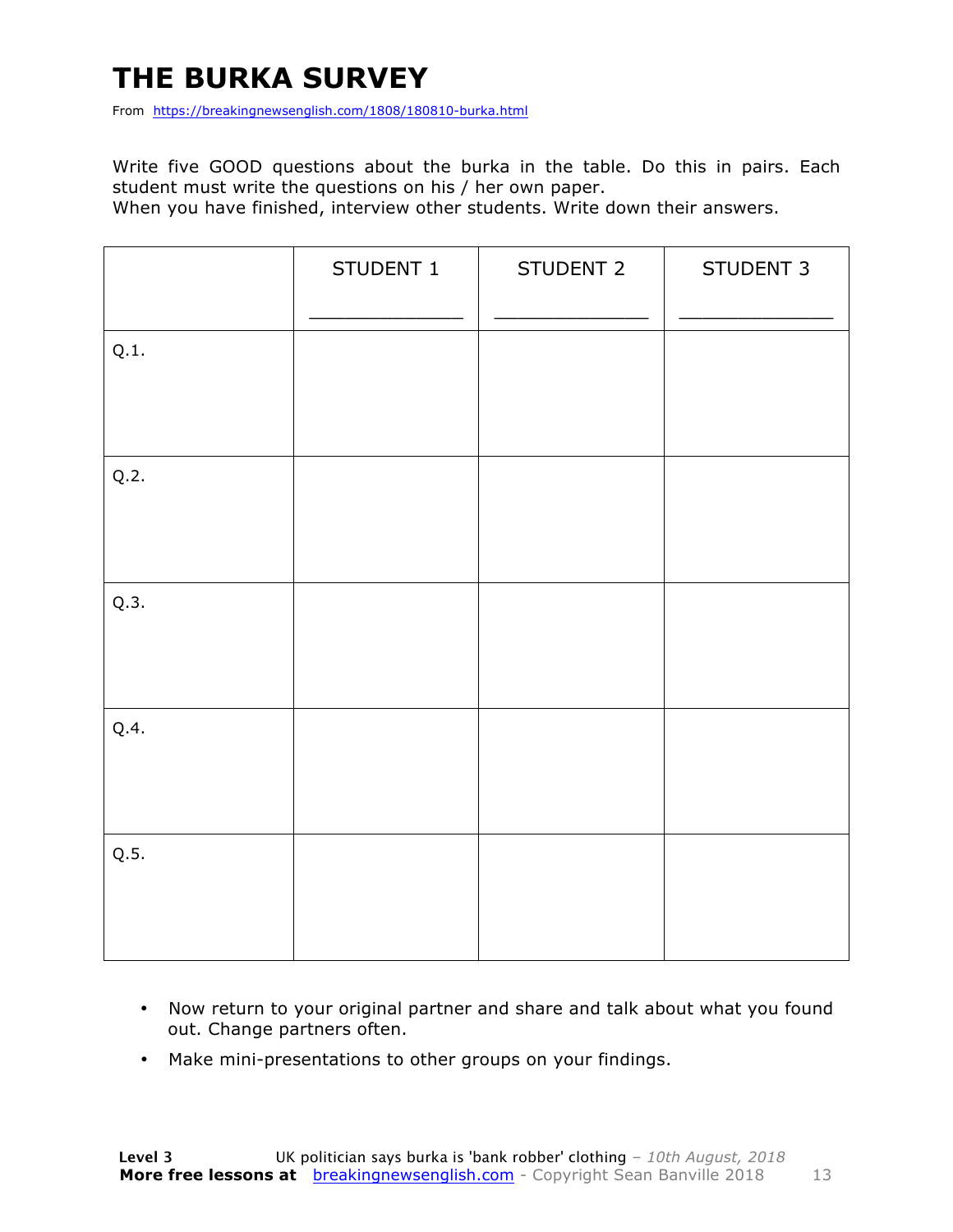### **THE BURKA DISCUSSION**

STUDENT A's QUESTIONS (Do not show these to student B)

- 1. What did you think when you read the headline?
- 2. What images are in your mind when you hear the word 'bank robber'?
- 3. What do you think of Boris Johnson's comments?
- 4. Are Boris Johnson's comments racist?
- 5. What do you know about the burka?
- 6. Are Mr Johnson's comments sexist?
- 7. Is Mr Johnson childish for making such comments?
- 8. What would Muslims think about Johnson's comments?
- 9. What do you think of full-face veil bans?
- 10. What do you know about Islamophobia?

*UK politician says burka is 'bank robber' clothing – 10th August, 2018* Thousands more free lessons at breakingnewsenglish.com

-----------------------------------------------------------------------------

#### **THE BURKA DISCUSSION**

STUDENT B's QUESTIONS (Do not show these to student A)

- 11. Did you like reading this article? Why/not?
- 12. What do you think of when you hear the word 'burka'?
- 13. What do you think about what you read?
- 14. Why should Mr Johnson apologize?
- 15. How tolerant do you think Britain is?
- 16. Is racism around the world increasing or decreasing?
- 17. Are Mr Johnson's comments an example of hate crime?
- 18. What might a burka-wearing woman say to Mr Johnson?
- 19. What advice do you have for Mr Johnson?
- 20. What questions would you like to ask Boris Johnson?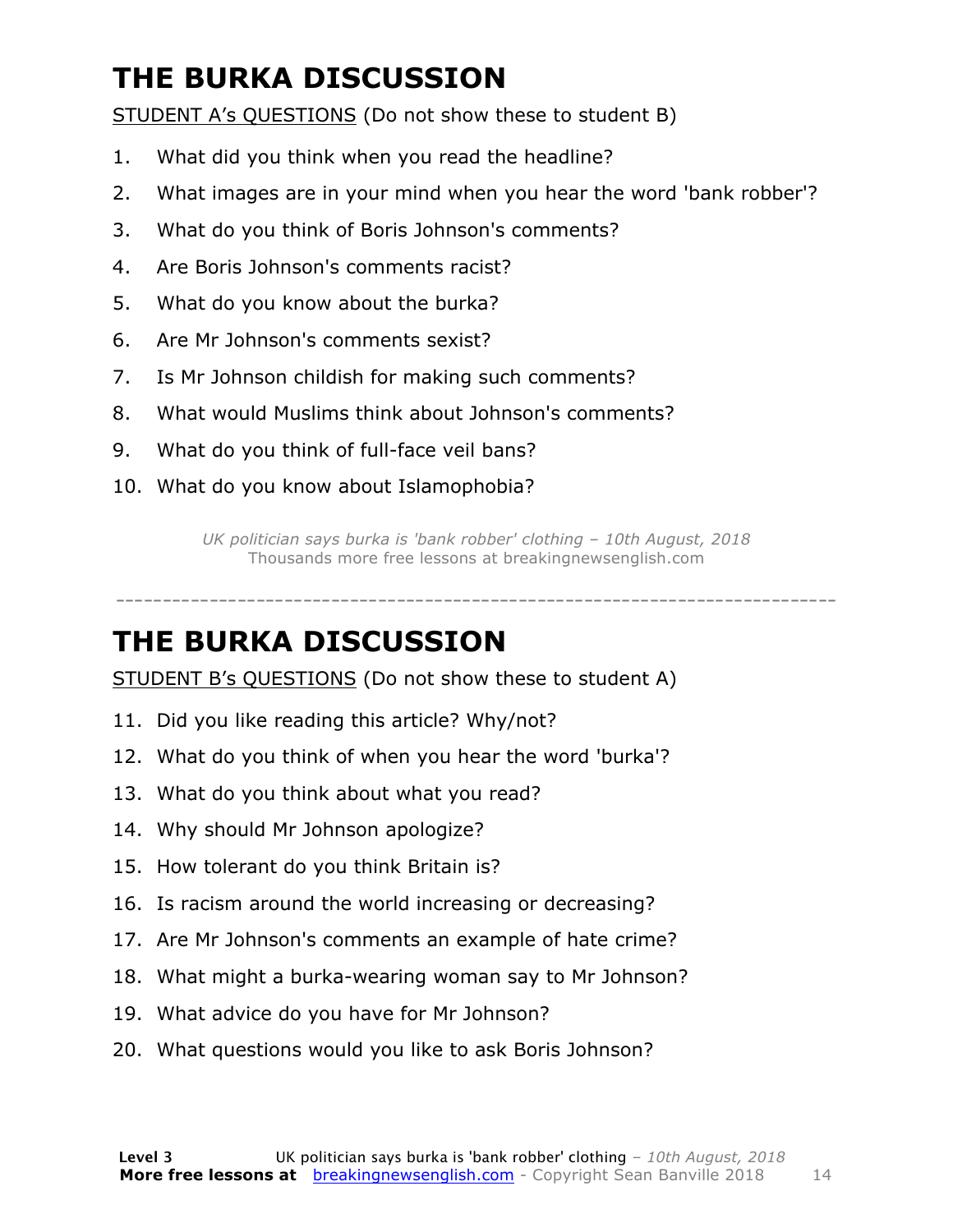### **DISCUSSION (Write your own questions)**

STUDENT A's QUESTIONS (Do not show these to student B)

| 1. | <u> 1980 - Andrea Stationer, fransk politiker (d. 1980)</u>                                                          |  |
|----|----------------------------------------------------------------------------------------------------------------------|--|
| 2. |                                                                                                                      |  |
| 3. | <u> 2000 - Johann John Stein, market fra de france foar de ferskearre fan de ferskearre fan de ferskearre fan de</u> |  |
| 4. | <u> 1989 - Johann Stein, marwolaethau a bh</u>                                                                       |  |
| 5. | <u> 2002 - Jan James James Barnett, militar film eta aldean errora (h. 1878).</u>                                    |  |
| 6. |                                                                                                                      |  |
|    | $\sigma$ $\cdots$ $\sigma$ $\cdots$ $\cdots$ $\cdots$ $\sigma$                                                       |  |

Copyright © breakingnewsenglish.com 2018

### **DISCUSSION (Write your own questions)**

STUDENT B's QUESTIONS (Do not show these to student A)

| 1. |                                                             |  |
|----|-------------------------------------------------------------|--|
| 2. |                                                             |  |
|    |                                                             |  |
| 3. |                                                             |  |
| 4. | <u> 1980 - Johann Barn, mars and de Brasilian (b. 1980)</u> |  |
| 5. | <u> 1980 - Jan Alexandro Alexandro III (m. 1980)</u>        |  |
| 6. |                                                             |  |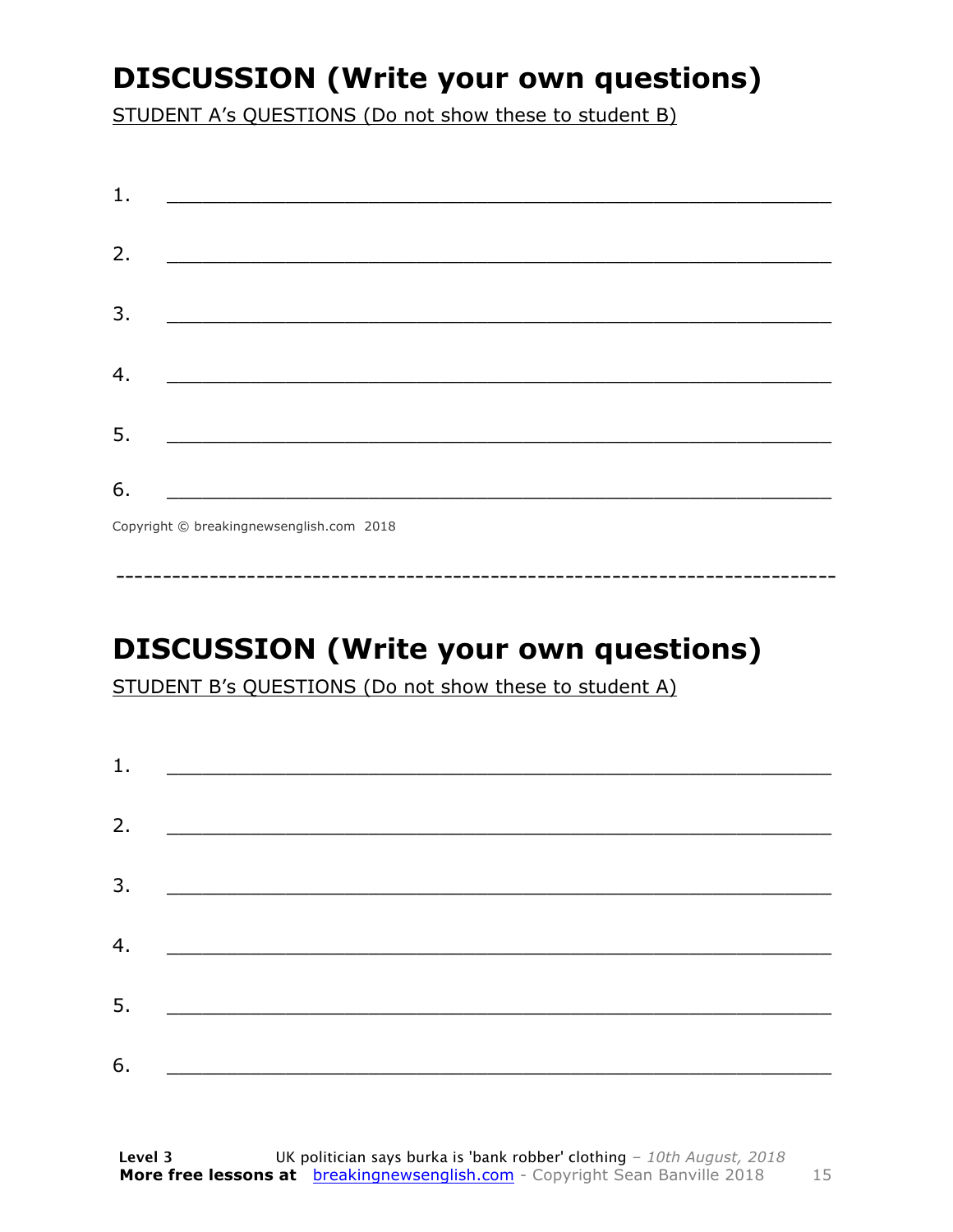### **LANGUAGE - CLOZE**

From https://breakingnewsenglish.com/1808/180810-burka.html

The United Kingdom's (1) Foreign Minister Boris Johnson has been accused of racism. He made a  $(2)$  \_\_\_\_\_ of comments about women wearing the burka while (3) \_\_\_\_ in the British newspaper 'The Telegraph'. Mr Johnson said women who wear burkas "look like letter boxes". He also said: "If a female student (4) up at school or at a university lecture looking like a bank robber," he would ask her to remove it so that he "could talk to her  $(5)$  \_\_\_\_". Johnson was writing an article about the recent full-face veil ban in Denmark. In the article, Mr Johnson said fullface veils should not (6) \_\_\_\_\_ banned in the UK, but said women who wear a burka "look absolutely ridiculous".

The UK's Prime Minister Theresa May has asked Mr Johnson to apologize (7) \_\_\_\_ his comments. She said: "I do think that we all have to be  $(8)$  careful about the language and terms we use, and some of the terms Boris used describing people's appearance (9) \_\_\_\_ have offended." Another senior British politician has asked Mr Johnson to (10) \_\_\_\_\_\_. Many other politicians said Johnson's comments were Islamophobic and were a hate crime. They say he knew his comments would (11) \_\_\_\_ many Muslims and others in the UK. Mr Johnson was London's mayor for eight years and the UK Foreign Minster for two years and so had thousands of experiences (12) \_\_\_\_ with Muslim people.

#### **Put the correct words from the table below in the above article.**

| 1.  | (a) | filmer      | (b) | former      | (c) | farmer     | (d) | firmer      |
|-----|-----|-------------|-----|-------------|-----|------------|-----|-------------|
| 2.  | (a) | numeral     | (b) | number      | (c) | numeric    | (d) | numeracy    |
| 3.  | (a) | writes      | (b) | written     | (c) | wrote      | (d) | writing     |
| 4.  | (a) | tanned      | (b) | turned      | (c) | toned      | (d) | tuned       |
| 5.  | (a) | property    | (b) | proper      | (c) | prosperity | (d) | properly    |
| 6.  | (a) | being       | (b) | been        | (c) | be         | (d) | bee         |
| 7.  | (a) | for         | (b) | at          | (c) | οf         | (d) | from        |
| 8.  | (a) | verily      | (b) | vary        | (c) | very       | (d) | varying     |
| 9.  | (a) | obviously   | (b) | obliviously | (c) | oblivious  | (d) | obvious     |
| 10. | (a) | resign      | (b) | resigning   | (c) | resigns    | (d) | resignation |
| 11. | (a) | offend      | (b) | offence     | (c) | offender   | (d) | offing      |
| 12. | (a) | interacting | (b) | interaction | (c) | interact   | (d) | interacts   |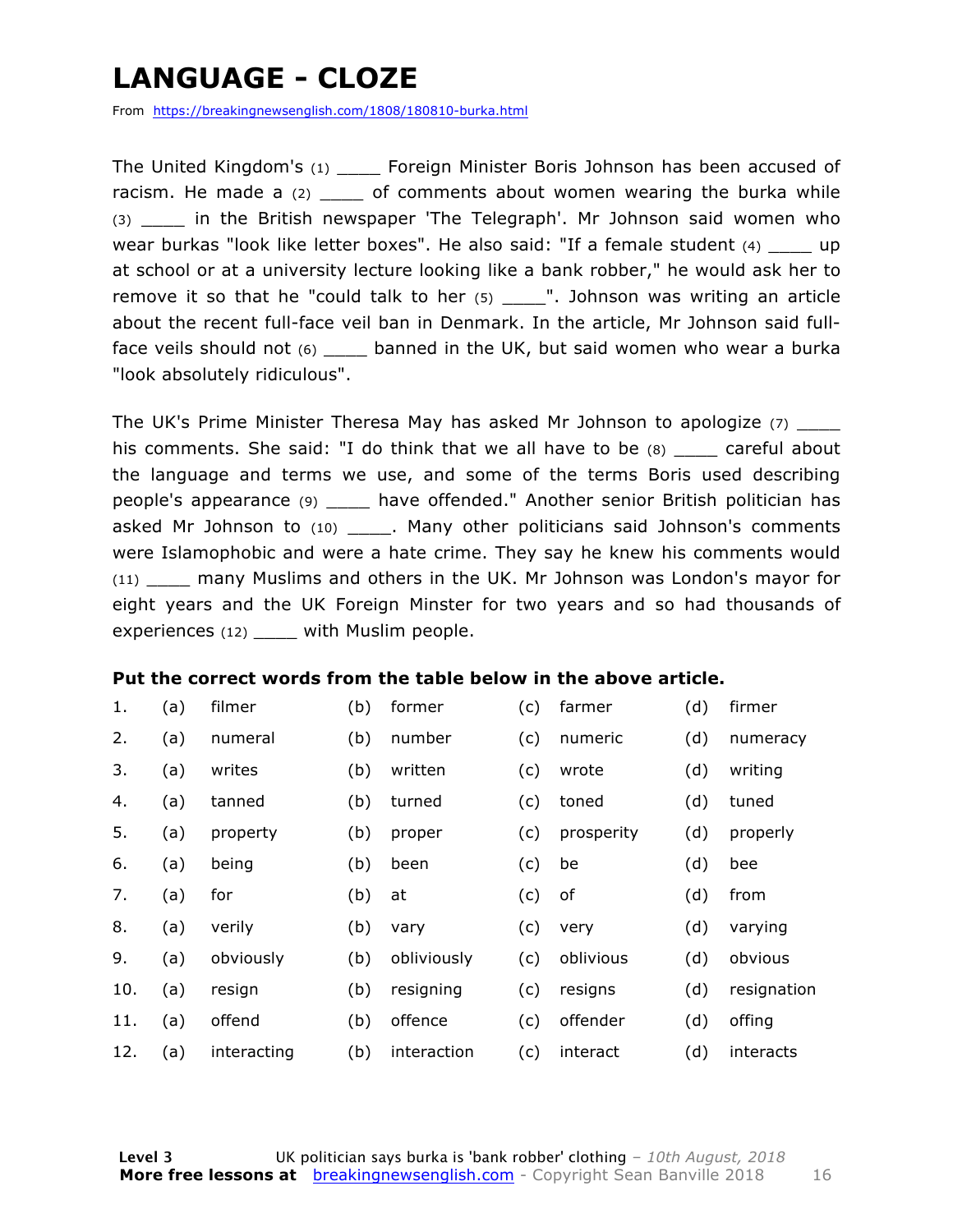### **SPELLING**

From https://breakingnewsenglish.com/1808/180810-burka.html

#### **Paragraph 1**

- 1. Johnson has been usceacd of racism
- 2. He made a number of octnmsem
- 3. at a university retlcue
- 4. he could talk to her peropyrl
- 5. Johnson was writing an iatrcle
- 6. look absolutely oisliuucdr

#### **Paragraph 2**

- 7. May has asked Mr Johnson to oipaegzlo
- 8. describing people's rppcaaeaen
- 9. lvyusoobi have offended
- 10. Another senior British aopniiiltc
- 11. London's oyarm
- 12. experiences naticigentr with Muslim people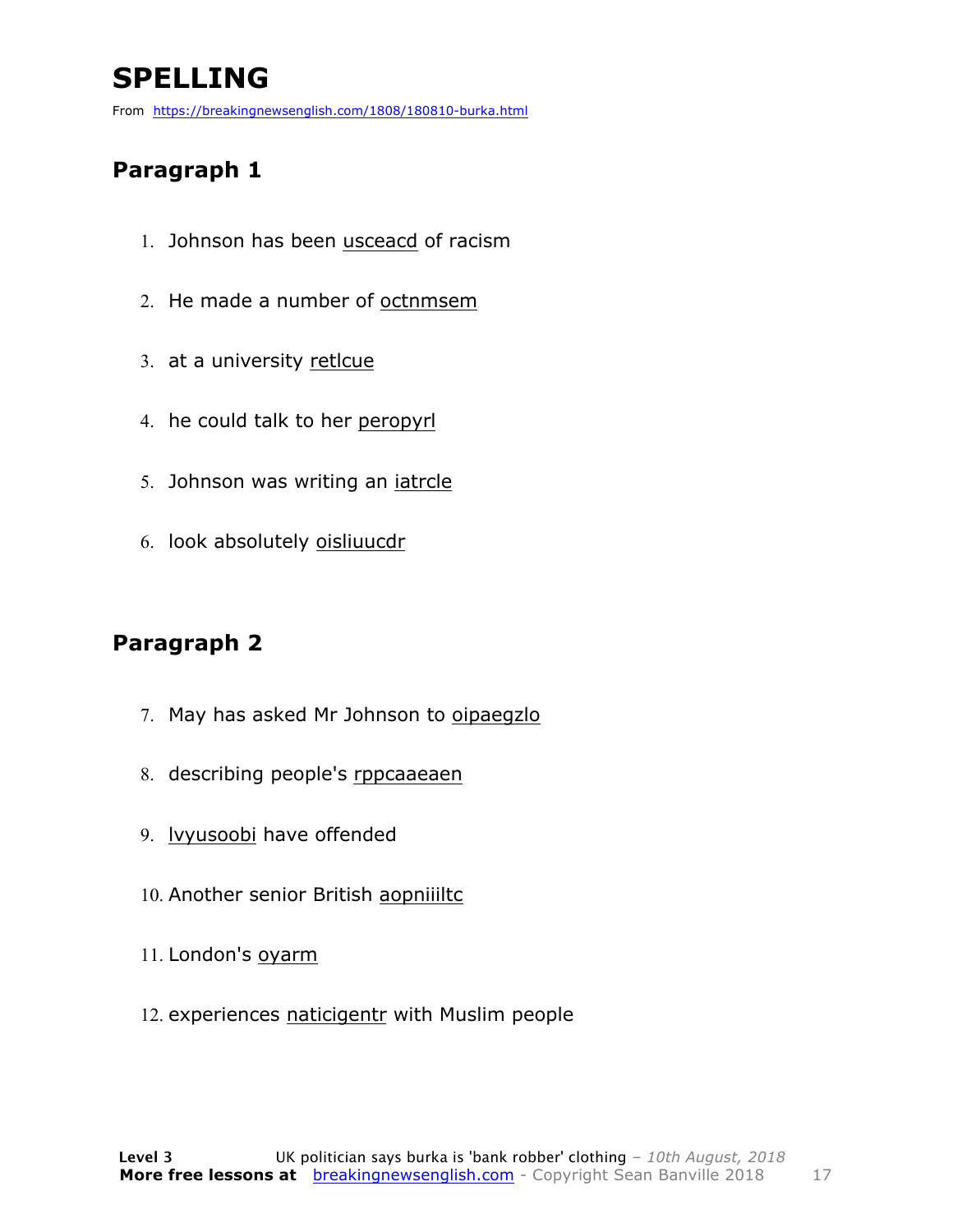### **PUT THE TEXT BACK TOGETHER**

From https://breakingnewsenglish.com/1808/180810-burka.html

#### **Number these lines in the correct order.**

- ( ) asked Mr Johnson to resign. Many other politicians said Johnson's comments were Islamophobic and were a hate
- ( ) The UK's Prime Minister Theresa May has asked Mr Johnson to apologize for his comments. She said: "I do
- ( ) and so had thousands of experiences interacting with Muslim people.
- ( *1* ) The United Kingdom's former Foreign Minister Boris Johnson has been accused of racism. He made a number
- ( ) of comments about women wearing the burka while writing in the British newspaper 'The Telegraph'. Mr Johnson said women who
- ( ) wear burkas "look like letter boxes". He also said: "If a female student turned up at school or
- ( ) describing people's appearance obviously have offended." Another senior British politician has
- ( ) think that we all have to be very careful about the language and terms we use, and some of the terms Boris used
- ( ) London's mayor for eight years and the UK Foreign Minster for two years
- ( ) in Denmark. In the article, Mr Johnson said full-face veils should not be banned in the
- ( ) UK, but said women who wear a burka "look absolutely ridiculous".
- ( ) at a university lecture looking like a bank robber," he would ask her to remove it so that he "could talk
- ( ) to her properly". Johnson was writing an article about the recent full-face veil ban
- ( ) crime. They say he knew his comments would offend many Muslims and others in the UK. Mr Johnson was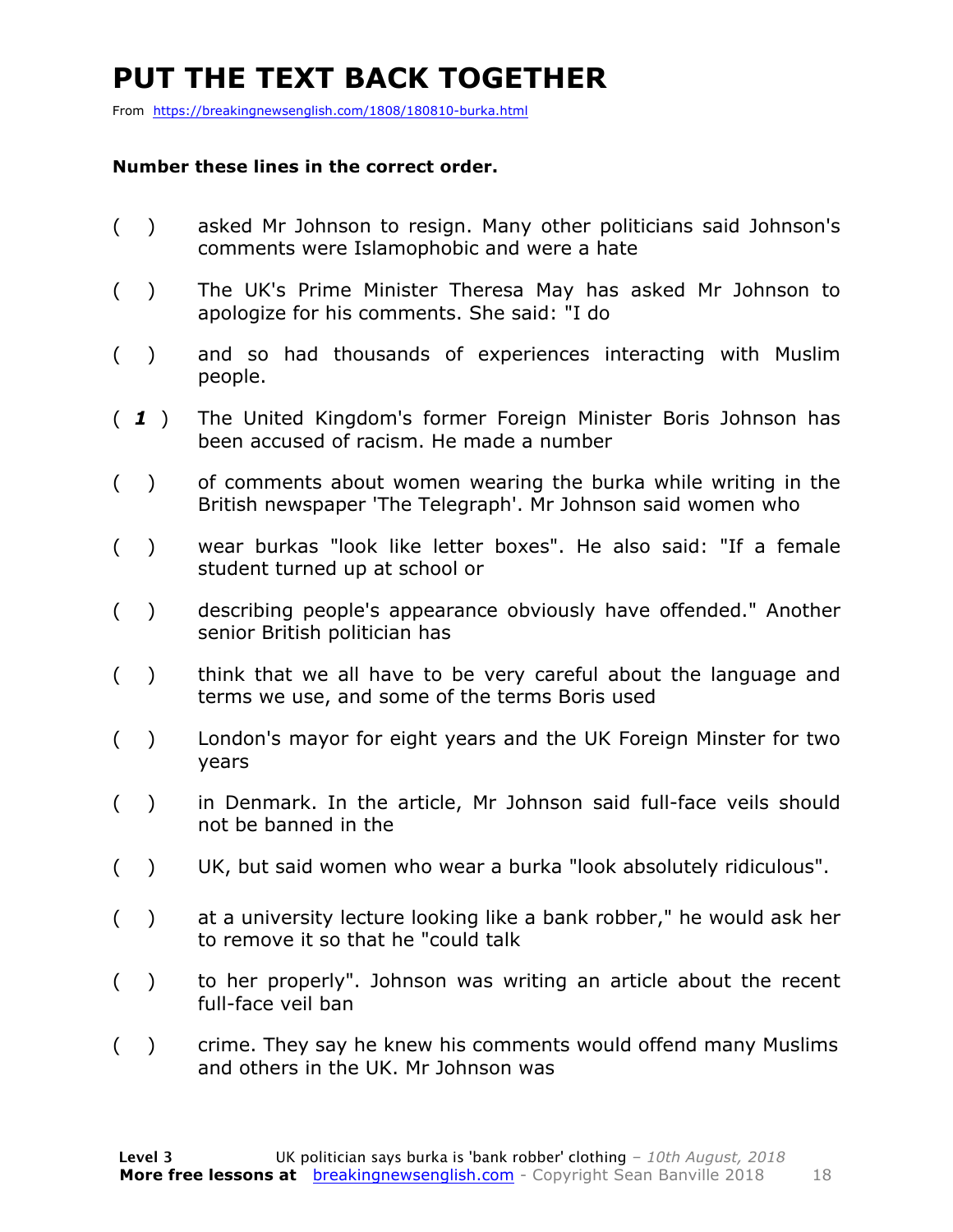#### **PUT THE WORDS IN THE RIGHT ORDER**

From https://breakingnewsenglish.com/1808/180810-burka.html

1. made He about comments number women . of a

2. look Women burkas letter like who wear boxes .

3. up female turned student school . If at a

4. could he Remove talk so her . to it

5. should Johnson not be full-face said veils banned .

6. careful we very use . language the Be about

7. politician has resign . Johnson asked Another senior to

8. comments He would Muslims many . knew his offend

9. eight mayor for Johnson London's years . Mr was

10. of Muslim with interacting experiences people . Thousands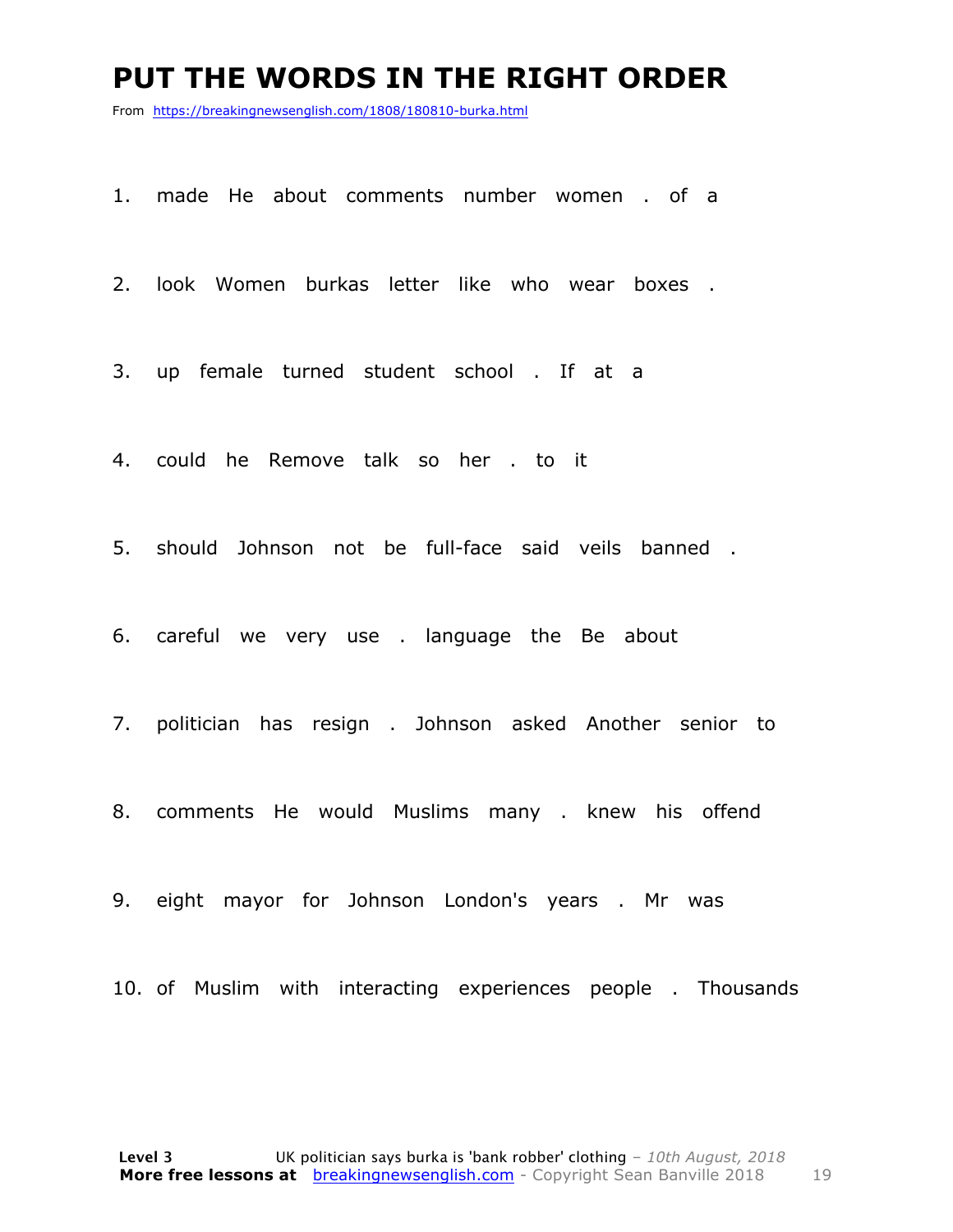### **CIRCLE THE CORRECT WORD (20 PAIRS)**

From https://breakingnewsenglish.com/1808/180810-burka.html

The United Kingdom's *farmer / former* Foreign Minister Boris Johnson has been accused of racism. He made a *numeral / number* of comments about women wearing the burka while *written / writing* in the British newspaper 'The Telegraph'. Mr Johnson said *women / woman* who wear burkas "look like letter boxes". He also said: "If a female student *tuned / turned* up at school or at a university lecture *looking / look* like a bank robber," he would ask her to remove it so that he "could talk to her *properly / property*". Johnson was writing an article about the *recently / recent* full-face veil ban in Denmark. In the article, Mr Johnson said full-face veils should not *been / be* banned in the UK, but said women who wear a burka "look absolutely *ridiculous / ridiculously*".

The UK's Prime Minister Theresa May has *ask / asked* Mr Johnson to *apologize / apology* for his comments. She said: "I do think that we all have to be very *careful / carefully* about the language and terms we use, and some of the terms Boris used *describes / describing* people's appearance obviously have *offended / offense*." Another senior British politician has asked Mr Johnson to *resign / design*. Many other politicians said Johnson's comments were Islamophobic and *was / were* a hate crime. They say he knew his comments would offend *much / many* Muslims and others in the UK. Mr Johnson was London's mayor for eight years and the UK *Foreign / Foreigner* Minster for two years and so had thousands of experiences interacting with Muslim *people / person*.

#### **Talk about the connection between each pair of words in italics, and why the correct word is correct.**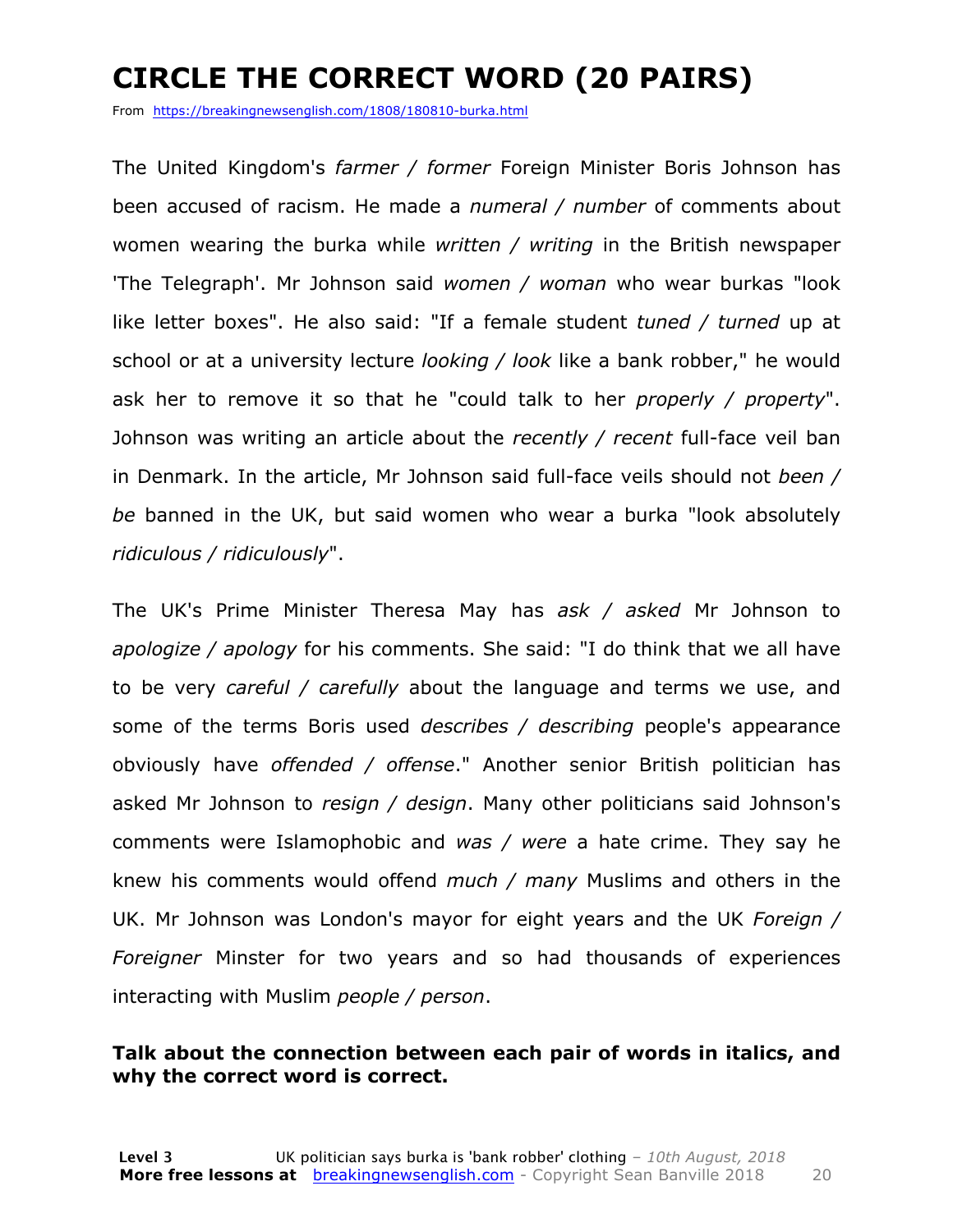### **INSERT THE VOWELS (a, e, i, o, u)**

From https://breakingnewsenglish.com/1808/180810-burka.html

T h\_ U n\_t\_d K\_n g d \_m ' s f\_r m\_r F\_r\_ **\_** g n M\_n\_s t\_r B\_r\_s J\_h n s\_n h\_s b\_ **\_** n \_c c\_s\_d \_f r\_c\_s m . H\_ m\_d\_ \_ n\_m b\_r \_f c\_m m\_n t s \_b\_ **\_** t w\_m\_n w \_ **\_** r\_n g t h\_ b\_r k\_ w h\_l\_ w r\_t\_n g \_n t h\_ B  $r_t$  sh n\_w s p\_p\_r ' T h\_ T\_l\_g r\_p h ' . M r J\_h n s\_n s\_ **\_** d w\_m\_n w h\_ w\_ **\_** r b\_r k\_s " l\_ **\_** k l\_k\_ l\_t t\_r b\_x\_s " . H\_ \_l s\_ s\_ **\_** d : " I f \_ f\_m\_l\_ s t\_d\_n t t\_r n\_d \_p \_t s c h\_ **\_** l \_r \_t \_ \_n\_v\_r s\_t y l\_c t\_r\_ l\_ **\_** k\_n g l\_k\_ \_ b\_n k r\_b b\_r , " h\_ w\_ **\_** l d \_s k h\_r t\_ r\_m\_v\_ \_t s\_ t h\_t h\_ " c\_ **\_** l d t\_l k t\_ h\_r p r\_p\_r l y " . J\_h n s\_n w\_s w r\_t\_n g \_n \_r t\_c l\_ \_b\_ **\_** t t h\_ r\_c\_n t f\_l l - f\_c\_ v\_ **\_** l b\_n \_n D\_n m\_r k . I n t h\_ \_r t\_c l\_, M r J\_h n s\_n s\_ **\_** d f\_l l - f\_c\_ v\_ **\_** l s s h\_ **\_** l d n\_t b\_ b\_n n\_d \_n t h\_ U K , b\_t s\_ **\_** d w\_m\_n w h\_ w\_ **\_** r \_ b\_r k\_ " l\_ **\_** k \_b s\_l\_t\_l y r\_d\_c\_l\_ **\_** s " .

T h U K ' s P r\_m\_ M\_n\_s t\_r T h\_r\_s\_ M\_y h\_s \_s  $k_d$  M r  $J_h$ n s\_n t\_ \_p\_l\_g\_z\_ f\_r h\_s c\_m m\_n t s . S h\_ s\_ **\_** d : " I d\_ t h\_n k t h\_t w\_ \_l l h\_v\_ t\_ b\_ v\_r y c\_r\_f\_l \_b\_ **\_** t t h\_ l\_n g\_ **\_** g\_ \_n d t\_r m s  $w_{-}$   $s_{-}$ ,  $-$ n d  $s_{-}$ m $-$  f t h $-$  t $-$ r m s  $B_{-}$ r $-$ s  $-$ s $-$ d d $-$ s c r\_b\_n g p\_ **\_** p l\_' s \_p p\_ **\_** r\_n c\_ \_b v\_ **\_ \_** s l y h\_v\_ \_f f\_n d\_d . " A n\_t h\_r s\_n\_ **\_** r B r\_t\_s h p\_l\_t\_c\_ **\_** n h\_s \_s k\_d M r J\_h n s\_n t\_ r\_s\_g n . M\_n y \_t h\_r p\_l\_t\_c\_ **\_** n s s\_ **\_** d J\_h n s\_n ' s c\_m m\_n t s w\_r\_ I  $s \mid m_p$  h\_b\_c \_n d w\_r\_ \_ h\_t\_ c r\_m\_. T h\_y s\_y h\_ k n\_w h\_s c\_m m\_n t s w\_ **\_** l d \_f f\_n d m\_n y M\_s l\_m s \_n d \_t h\_r s \_n t h\_ U K . M r J\_h n s\_n w\_s L\_n d\_n ' s m\_y\_r f\_r \_ **\_** g h t y\_ **\_** r s \_n d t h\_ U K F\_r\_ **\_** g n M\_n s t\_r f\_r t w\_ y\_ **\_** r s \_n d s\_ h\_d t h\_ **\_** s\_n d s \_f \_x p\_r\_ **\_** n c\_s \_n t\_r\_c t\_n g w\_t h M\_s l\_m p\_ **\_** p l\_.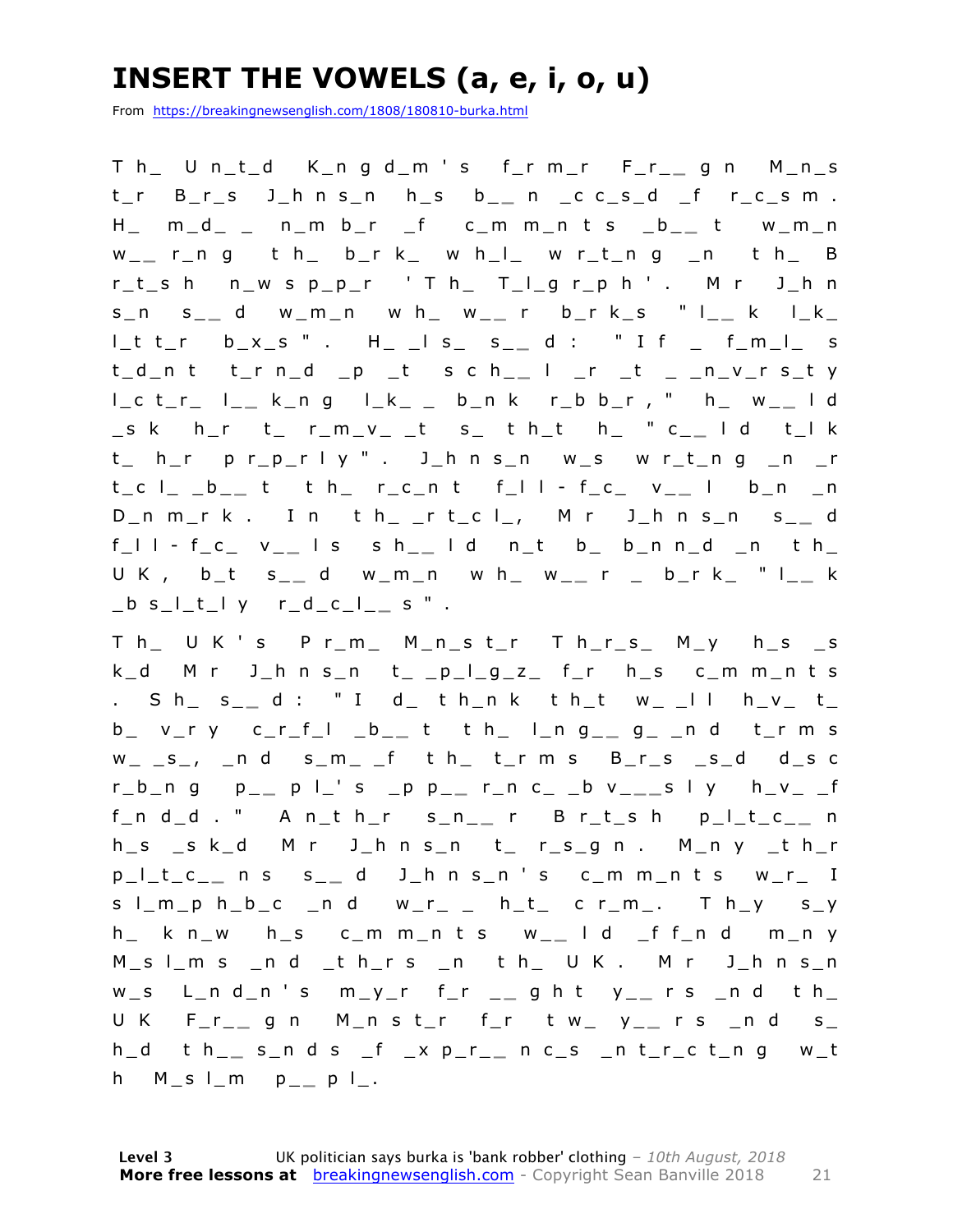#### **PUNCTUATE THE TEXT AND ADD CAPITALS**

From https://breakingnewsenglish.com/1808/180810-burka.html

the united kingdoms former foreign minister boris johnson has been accused of racism he made a number of comments about women wearing the burka while writing in the british newspaper the telegraph mr johnson said women who wear burkas look like letter boxes he also said if a female student turned up at school or at a university lecture looking like a bank robber he would ask her to remove it so that he could talk to her properly johnson was writing an article about the recent fullface veil ban in denmark in the article mr johnson said fullface veils should not be banned in the uk but said women who wear a burka look absolutely ridiculous

the uks prime minister theresa may has asked mr johnson to apologize for his comments she said i do think that we all have to be very careful about the language and terms we use and some of the terms boris used describing peoples appearance obviously have offended another senior british politician has asked mr johnson to resign many other politicians said johnsons comments were islamophobic and were a hate crime they say he knew his comments would offend many muslims and others in the uk mr johnson was londons mayor for eight years and the uk foreign minster for two years and so had thousands of experiences interacting with muslim people.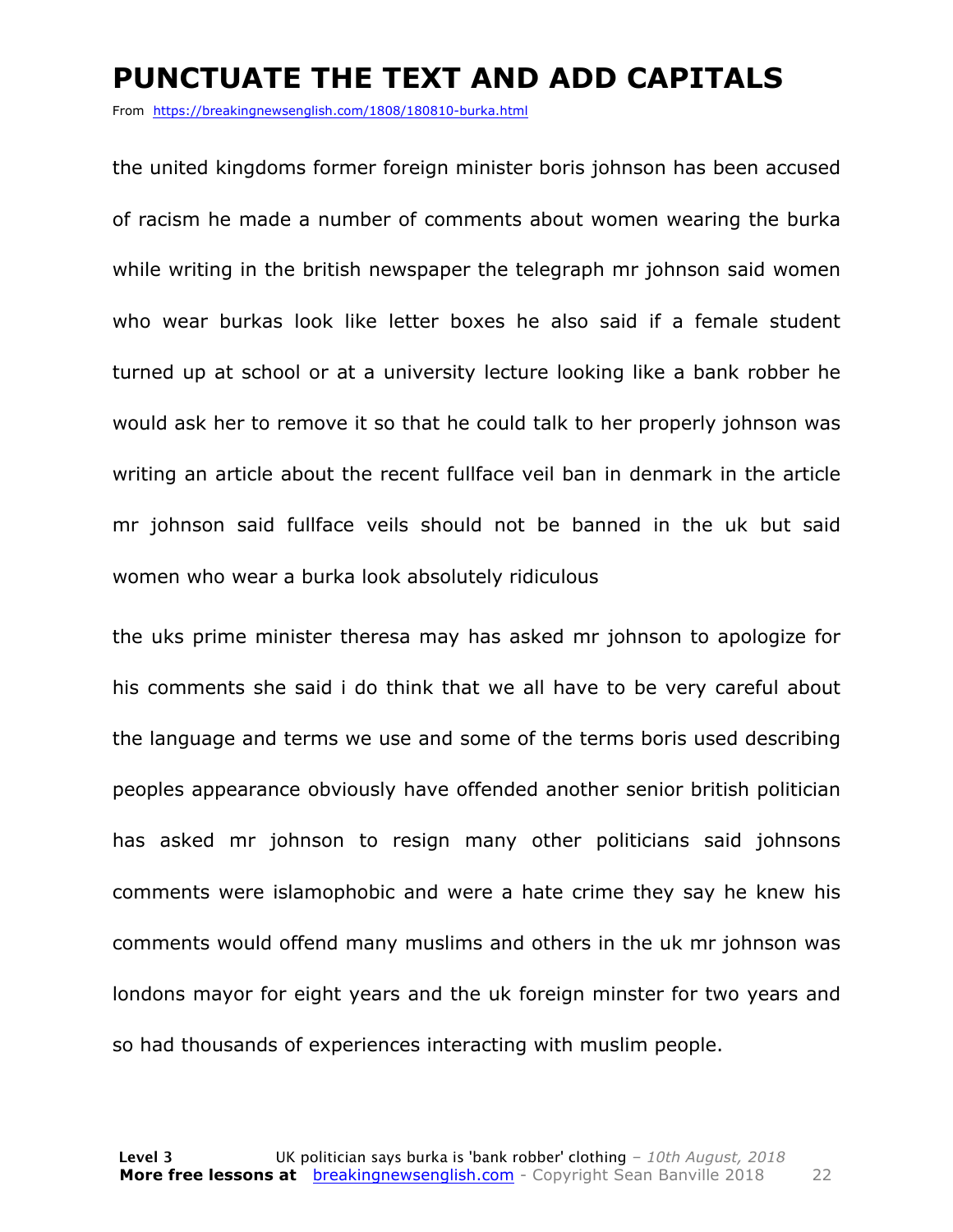### **PUT A SLASH ( / ) WHERE THE SPACES ARE**

From https://breakingnewsenglish.com/1808/180810-burka.html

TheUnitedKingdom'sformerForeignMinisterBorisJohnsonhasbeenac cusedofracism.Hemadeanumberofcommentsaboutwomenwearingt heburkawhilewritingintheBritishnewspaper'TheTelegraph'.MrJohns onsaidwomenwhowearburkas"looklikeletterboxes".Healsosaid:"Ifa femalestudentturnedupatschooloratauniversitylecturelookinglikea bankrobber,"hewouldaskhertoremoveitsothathe"couldtalktoherpro perly".Johnsonwaswritinganarticleabouttherecentfull-faceveilbani nDenmark.Inthearticle,MrJohnsonsaidfull-faceveilsshouldnotbeba nnedintheUK,butsaidwomenwhowearaburka"lookabsolutelyridiculo us".TheUK'sPrimeMinisterTheresaMayhasaskedMrJohnsontoapolog izeforhiscomments.Shesaid:"Idothinkthatweallhavetobeverycarefu laboutthelanguageandtermsweuse,andsomeofthetermsBorisusedd escribingpeople'sappearanceobviouslyhaveoffended."Anothersenio rBritishpoliticianhasaskedMrJohnsontoresign.Manyotherpoliticians saidJohnson'scommentswereIslamophobicandwereahatecrime.The ysayheknewhiscommentswouldoffendmanyMuslimsandothersinthe UK.MrJohnsonwasLondon'smayorforeightyearsandtheUKForeignMi nsterfortwoyearsandsohadthousandsofexperiencesinteractingwith Muslimpeople.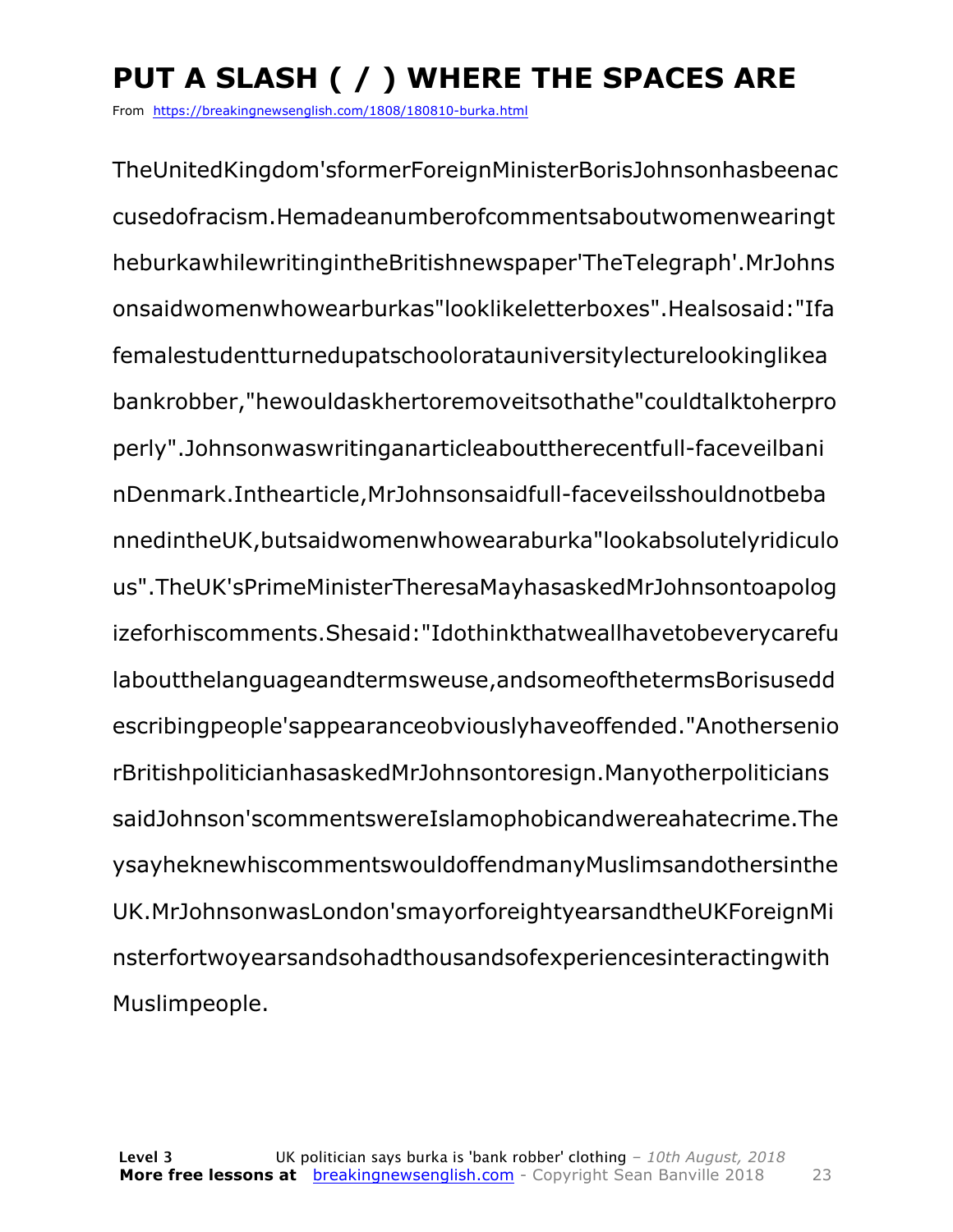### **FREE WRITING**

From https://breakingnewsenglish.com/1808/180810-burka.html

Write about the burka for 10 minutes. Comment on your partner's paper.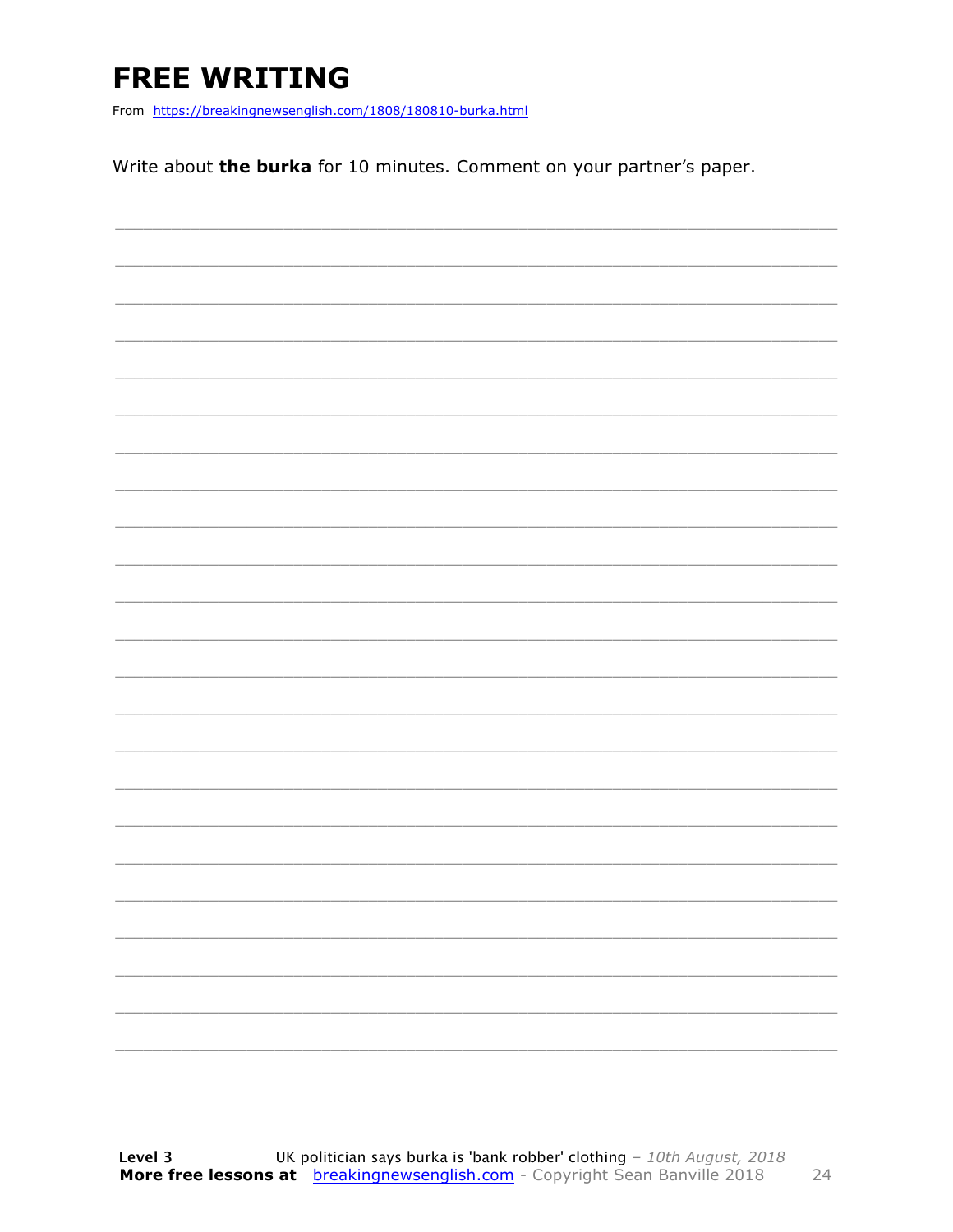### **ACADEMIC WRITING**

From https://breakingnewsenglish.com/1808/180810-burka.html

Anyone should be allowed to wear what they want. Discuss.

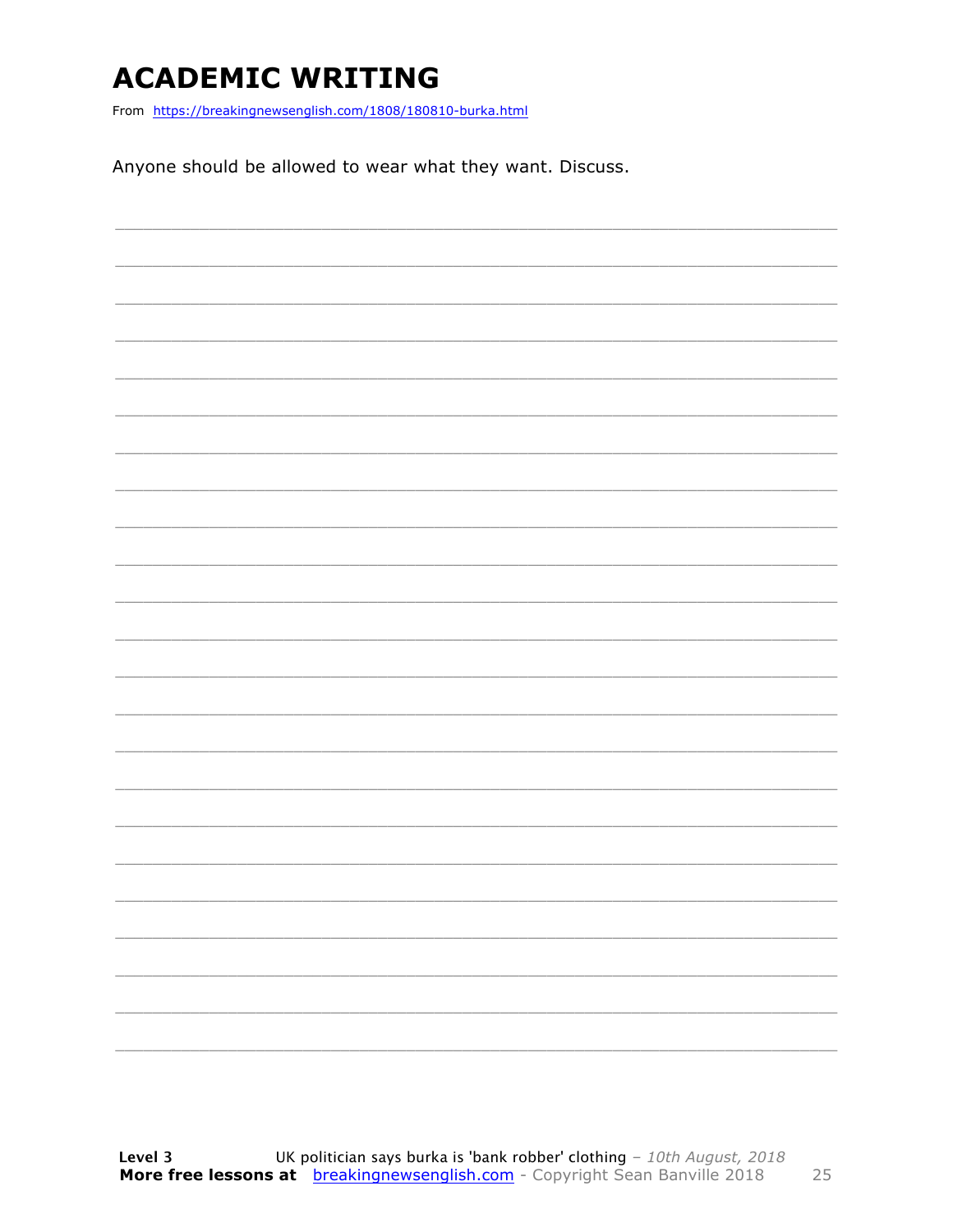### **HOMEWORK**

**1. VOCABULARY EXTENSION:** Choose several of the words from the text. Use a dictionary or Google's search field (or another search engine) to build up more associations / collocations of each word.

**2. INTERNET:** Search the Internet and find out more about this news story. Share what you discover with your partner(s) in the next lesson.

**3. THE BURKA:** Make a poster about the burka. Show your work to your classmates in the next lesson. Did you all have similar things?

**4. ISLAMOPHOBIC COMMENTS:** Write a magazine article about politicians making Islamophobic comments having to resign. Include imaginary interviews with people who are for and against this.

Read what you wrote to your classmates in the next lesson. Write down any new words and expressions you hear from your partner(s).

**5. WHAT HAPPENED NEXT?** Write a newspaper article about the next stage in this news story. Read what you wrote to your classmates in the next lesson. Give each other feedback on your articles.

**6. LETTER:** Write a letter to an expert on the burka. Ask him/her three questions about it. Give him/her three of your ideas on how to reduce Islamophobia. Read your letter to your partner(s) in your next lesson. Your partner(s) will answer your questions.